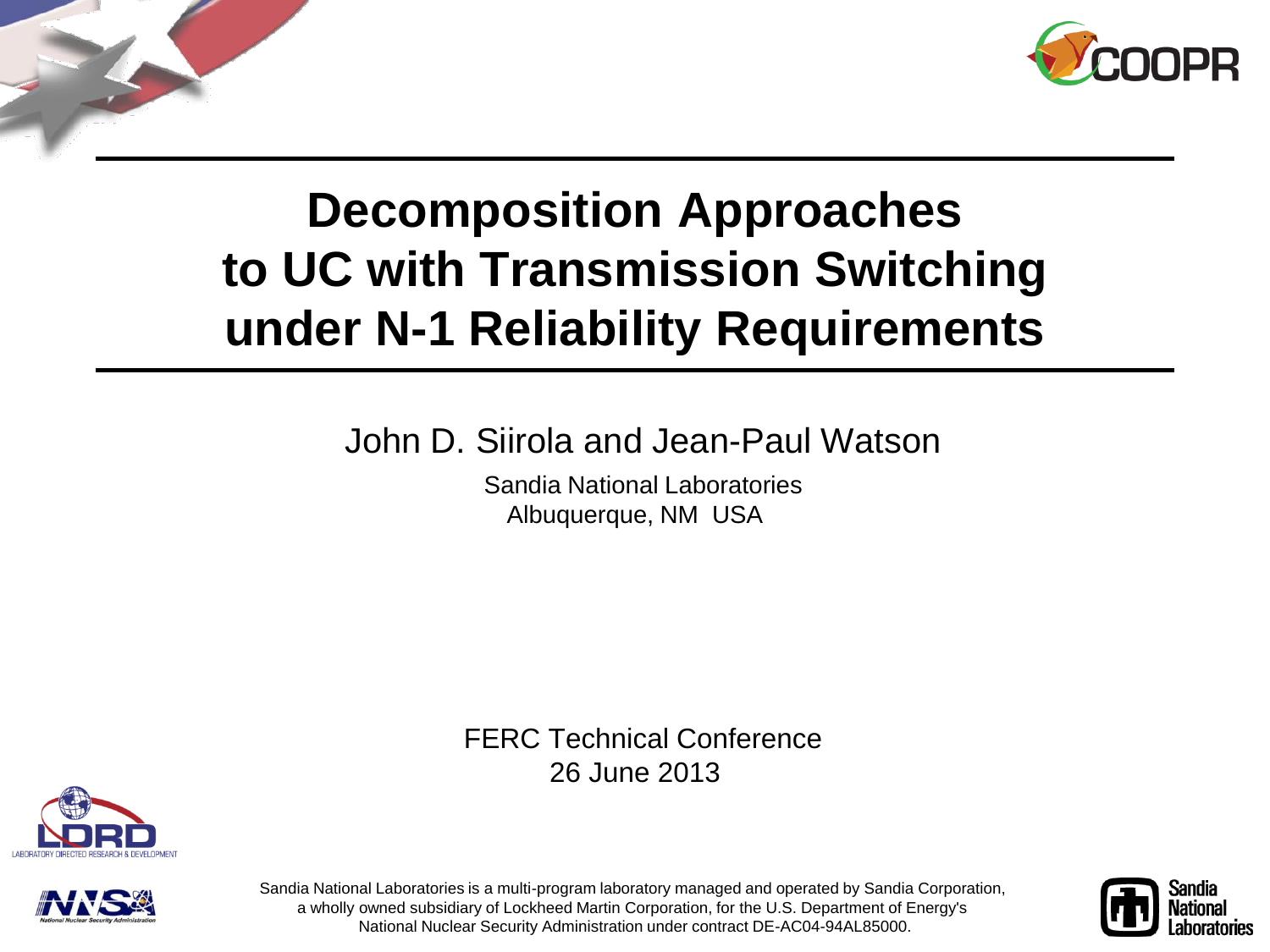#### **The inspiration**

• "Co-Optimization of Generation Unit Commitment and Transmission Switching With N-1 Reliability." Hedman, Ferris, O'Neill, Fisher, and Oren. *IEEE Trans Power Systems*. 25(2) 2010.

*"Just allowing processing* [of the RTS-96 test case] *at the root node typically takes 20h on a desktop workstation…"*

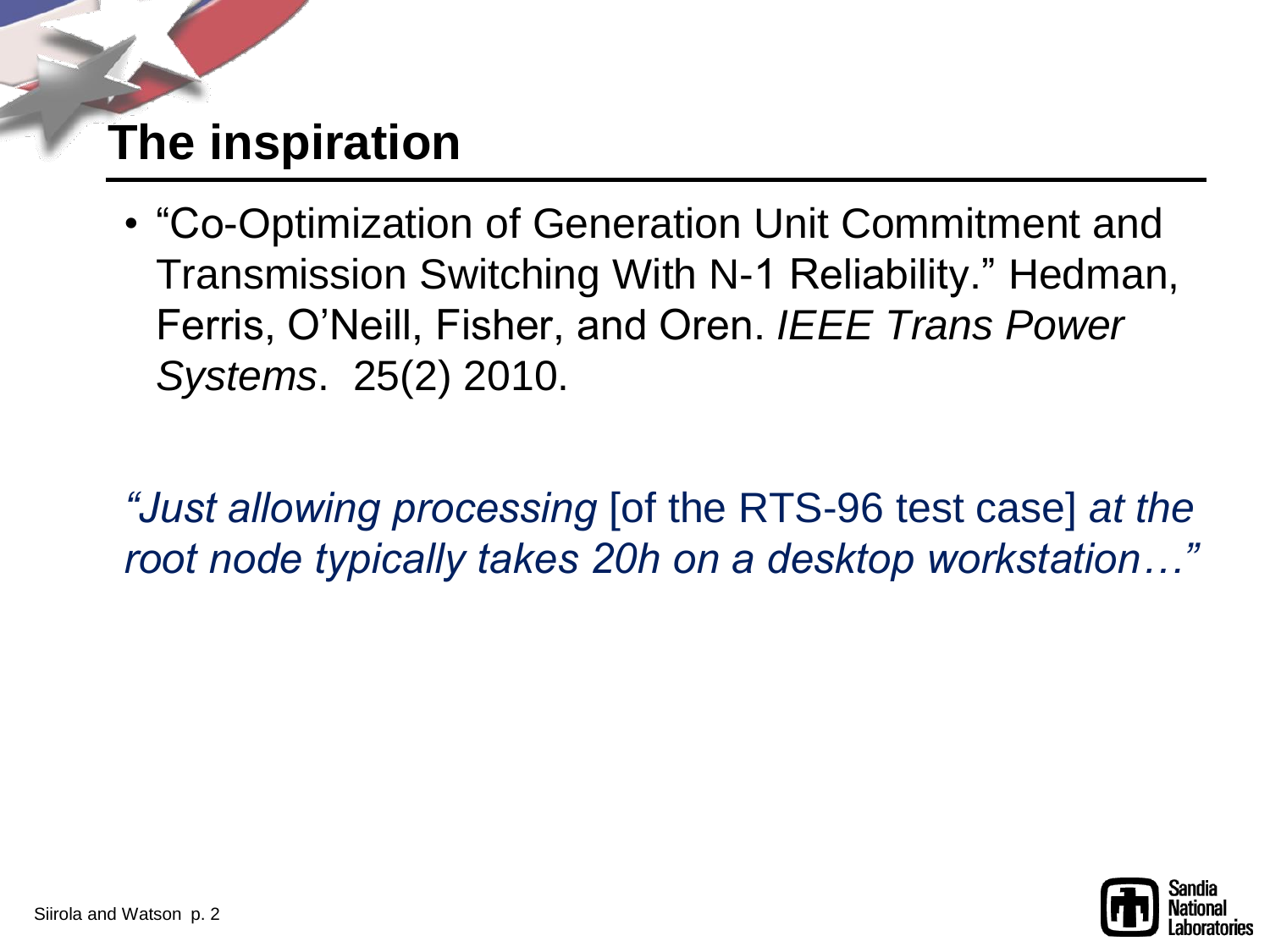#### **The inspiration**

• "Co-Optimization of Generation Unit Commitment and Transmission Switching With N-1 Reliability." Hedman, Ferris, O'Neill, Fisher, and Oren. *IEEE Trans Power Systems*. 25(2) 2010.

*"Just allowing processing* [of the RTS-96 test case] *at the root node typically takes 20h on a desktop workstation…"*

*"While reducing [the] optimality gap to zero is an interesting academic issue…"*

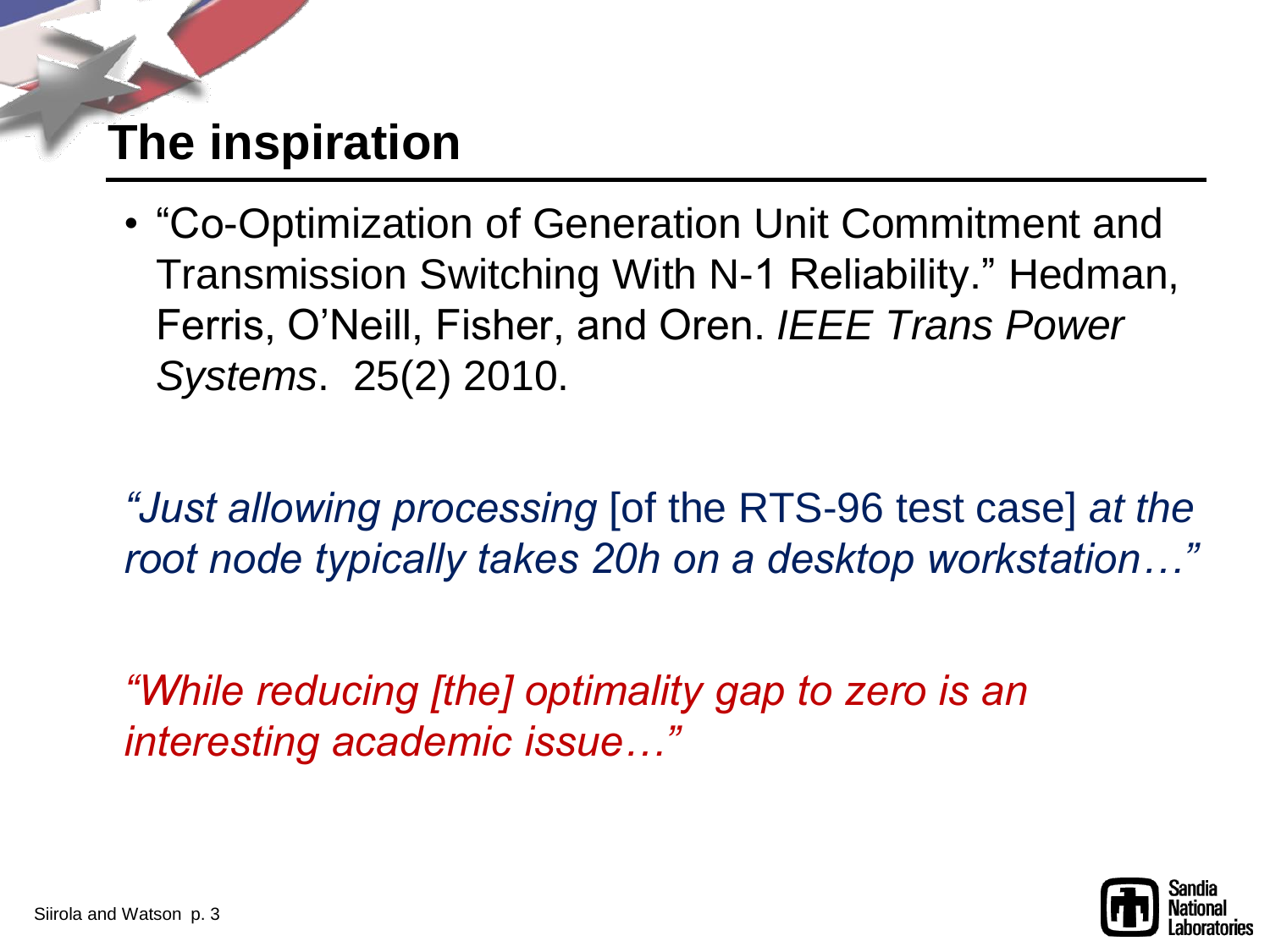#### **The problem**

- RTS-96 test case
	- 73 busses, 115 non-radial lines, 99 generators
	- 214 contingencies
- Allow switching of any non-radial line
- Explicitly enforce N-1
- Explicitly omitting
	- FTR
	- Reconnection stability / transient issues
	- Operational computation time limits

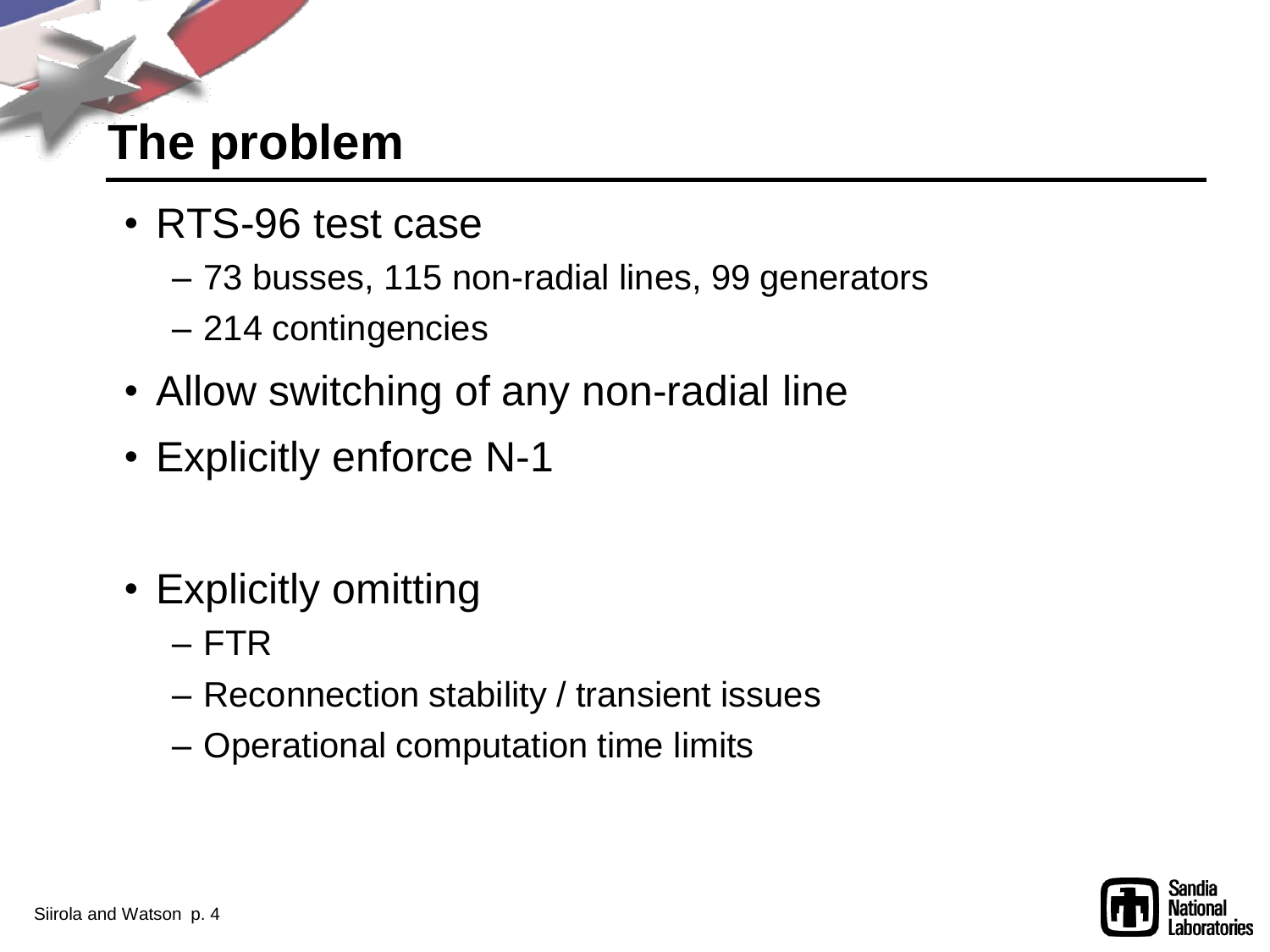#### **The solution: UC + Transmission Switching +** *N-1*

| Minimize : $\sum \sum (c_g P_{g0t} + c_g^{SU} v_{gt} + c_g^{SD} w_{gt})$                                             | (1)  |
|----------------------------------------------------------------------------------------------------------------------|------|
| S.t. $\theta^{\min} \leq \theta_{nct} \leq \theta^{\max}, \quad \forall n, c, t$                                     | (2)  |
| $\sum P_{kct} - \sum P_{kct} + \sum P_{g0t} = d_{nt},$<br>$\forall k(n,.) \qquad \forall k(.,n) \qquad \forall a(n)$ |      |
| $\forall n, \quad c = 0$ , transmission contingency states c, t                                                      | (3a) |
| $\sum P_{kct} - \sum P_{kct} + \sum P_{gct} = d_{nt},$<br>$\forall k(n.) \qquad \forall k(., n)$<br>$\forall$ a(n)   |      |
| $\forall n$ , generator contingency states c, t                                                                      | (3b) |
| $P_{kc}^{\min} N1_{kc} z_{kt} \leq P_{kct} \leq P_{kc}^{\max} N1_{kc} z_{kt}, \quad \forall k, c, t$                 | (4)  |
| $B_k(\theta_{net} - \theta_{met}) - P_{kct} + (2 - z_{kt} - N1_{kc})M_k > 0, \quad \forall k, c, t$                  | (5a) |
| $B_k(\theta_{net} - \theta_{met}) - P_{kct} - (2 - z_{kt} - N1_{kc})M_k \leq 0, \quad \forall k, c, t$               | (5b) |
| $P_q^{\min} N1_{gc} u_{gt} \leq P_{gct} \leq P_q^{\max} N1_{gc} u_{gt}, \quad \forall g, c, t$                       | (6)  |
| $v_{g,t} - w_{g,t} = u_{g,t} - u_{g,t-1}, \quad \forall g, t$                                                        | (7)  |
| $\sum \qquad v_{g,q} \leq u_{g,t}, \quad \forall \, g,t \in \{UT_g,\ldots,T\}$<br>$q = t - U T_a + 1$                | (8)  |
| $\sum w_{g,q} \leq 1 - u_{g,t}, \forall g,t \in \{DT_g,\ldots,T\}$<br>$q = t - DT_a + 1$                             | (9)  |
| $P_{g0t} - P_{g0,t-1} \leq R_g^+ u_{g,t-1} + R_g^{SU} v_{g,t}, \quad \forall g, t$                                   | (10) |
| $P_{q0,t-1} - P_{q0,t} \leq R_a^{-} u_{q,t} + R_a^{SD} w_{q,t}, \quad \forall g,t$                                   | (11) |
| $P_{qct} - P_{q0,t} \le R_q^+, \quad \forall g, c, t$                                                                | (12) |
| $P_{g0,t}N1_{gc} - P_{gct} \leq R_{g}^{-}, \quad \forall g, c, t$                                                    | (13) |
| $0 \leq v_{a,t} \leq 1, \quad \forall g,t$                                                                           | (14) |
| $0 \leq w_{a,t} \leq 1, \quad \forall g,t$                                                                           | (15) |
| $u_{q,t} \in \{0,1\}, \quad \forall g,t$                                                                             | (16) |

Hedman, et al., "Co-Optimization of Generation Unit Commitment and Transmission Switching With N-1 Reliability," *IEEE Trans Power Systems*, 25(2), pp.1052-1063, 2010

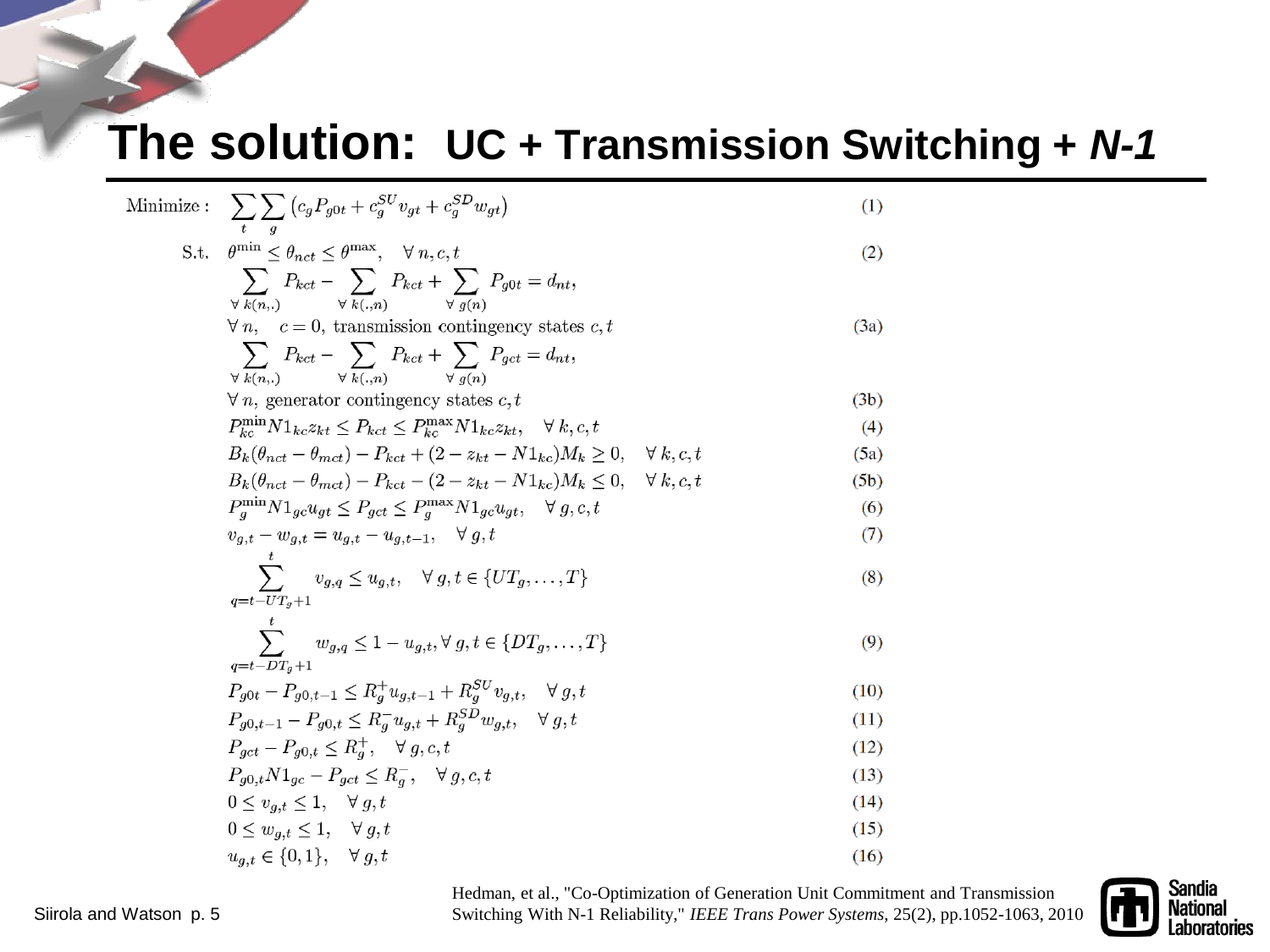#### **The challenge: MP is dense and subtle**

Minimize: 
$$
\frac{\sum_{i} \sum_{g} (c_{g}P_{g0t} + c_{g}^{SU}v_{gt} + c_{g}^{SD}w_{gt})}{\theta_{min} \leq \theta_{net} \leq \theta_{max}, \quad \forall n, \boxed{e|t}}
$$
\n
$$
S.t. \frac{\theta_{min} \leq \theta_{net} \leq \theta_{max}}{\sqrt{k(n,.)}} \frac{\sqrt{n, c}}{kct + \sqrt{\sqrt{k(n)}} P_{g0t}} = d_{nt},
$$
\n
$$
\frac{\sqrt{n, c}}{k(n,.)} \frac{\sqrt{k(n,.)}}{\sqrt{k(n,.)}} \frac{\sqrt{k(t, n)}}{\sqrt{k(t, n)}} = \frac{\sqrt{k(t, n)}}{k(t, n)} \frac{\sqrt{k(t, n)}}{\sqrt{k(t, n)}} = d_{nt},
$$
\n
$$
\frac{\sqrt{k(n,.)}}{\sqrt{k(n,.)}} \frac{\sqrt{k(t, n)}}{\sqrt{k(n)}} = \frac{\sqrt{k(t, n)}}{k(t, n)} \frac{\sqrt{k(t, n)}}{\sqrt{k(t, n)}} = d_{nt},
$$
\n
$$
\frac{\sqrt{k(n,.)}}{\sqrt{k(n,.)}} \frac{\sqrt{k(t, n)}}{\sqrt{k(t, n)}} = \frac{\sqrt{k(t, n)}}{k(t, n)} \frac{\sqrt{k(t, n)}}{\sqrt{k(t, n)}} = d_{nt},
$$
\n
$$
B_{k}(\theta_{net} - \theta_{met}) - P_{kct} + (2 - z_{kt} - N \mathbf{1}_{kc}) M_{k} \geq 0, \quad \forall k, \boxed{e|t}
$$
\n
$$
B_{k}(\theta_{net} - \theta_{met}) - P_{kct} - (2 - z_{kt} - N \mathbf{1}_{kc}) M_{k} \geq 0, \quad \forall k, \boxed{e|t}
$$
\n
$$
B_{min} \boxed{N \mathbf{1}_{g} \mathbf{1}_{g} \mathbf{1}_{g} \mathbf{1}_{g} \mathbf{1}_{g} \mathbf{1}_{g} \mathbf{1}_{g} \mathbf{1}_{g} \mathbf{1}_{g} \mathbf{1}_{g} \mathbf{1}_{g} \mathbf{1}_{g} \mathbf{1}_{g} \mathbf{1}_{g} \mathbf{1}_{g} \mathbf{1}_{g} \mathbf{1}_{g} \mathbf{1}_{g} \mathbf{1}_{g} \mathbf{1}_{g} \mathbf{1}_{g} \mathbf{1}_{g} \mathbf{1}_{g} \mathbf{1}_{g} \mathbf
$$



Hedman, et al., "Co-Optimization of Generation Unit Commitment and Transmission Switching With N-1 Reliability," *IEEE Trans Power Systems*, 25(2), pp.1052-1063, 2010

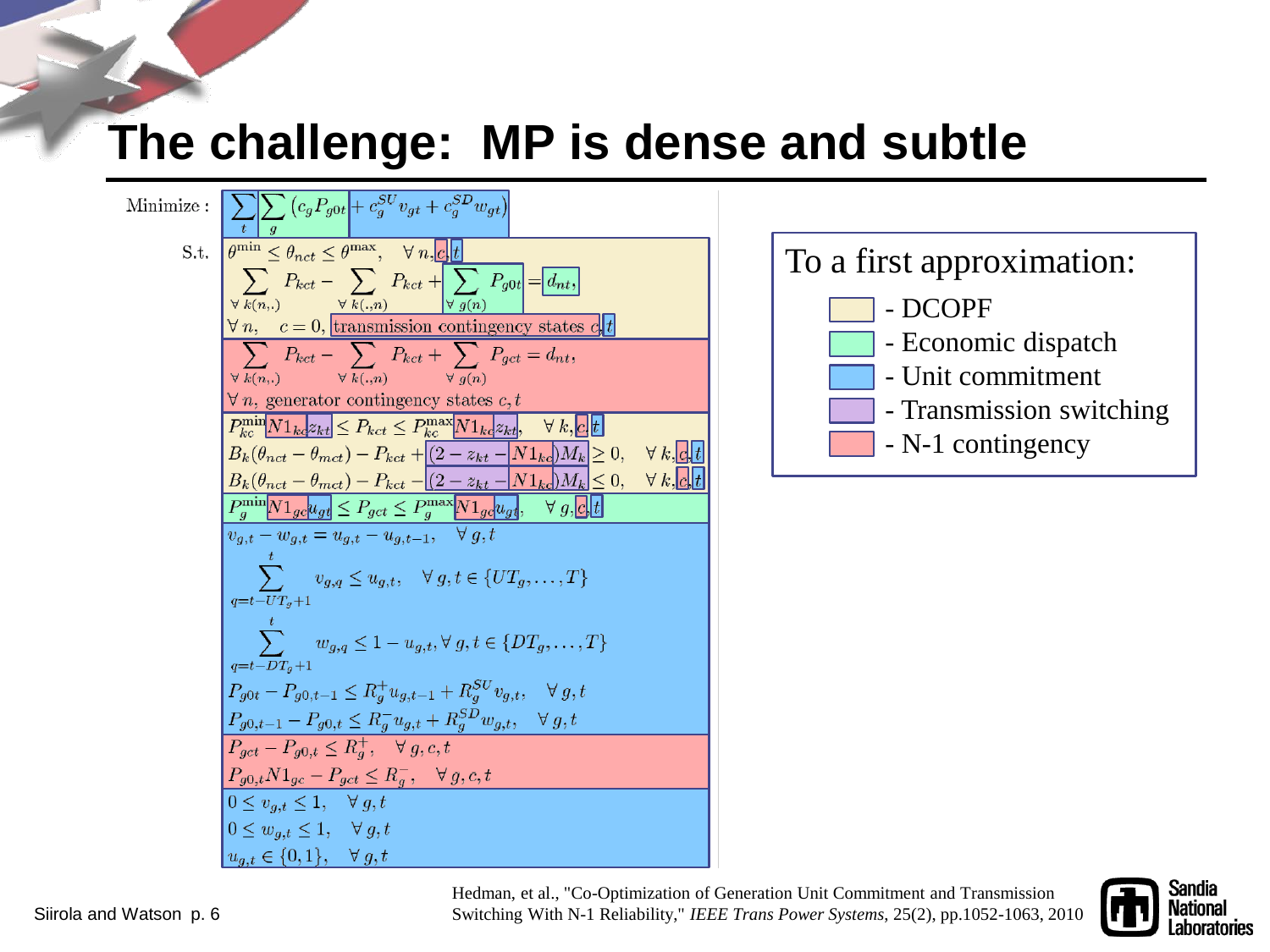#### **(Nonobvious) Inherent structure**



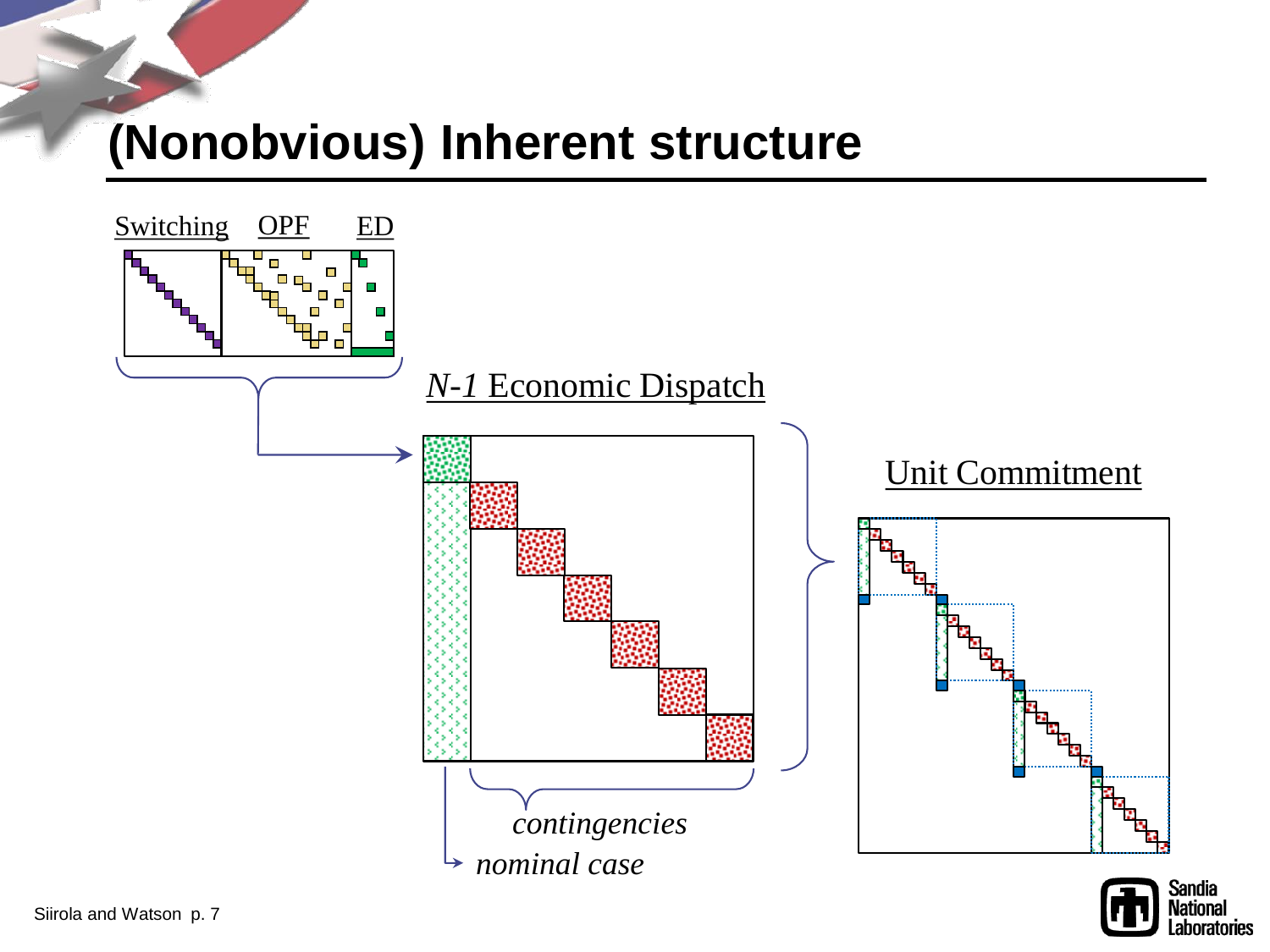#### **This still doesn't** *quite* **tell the whole story**



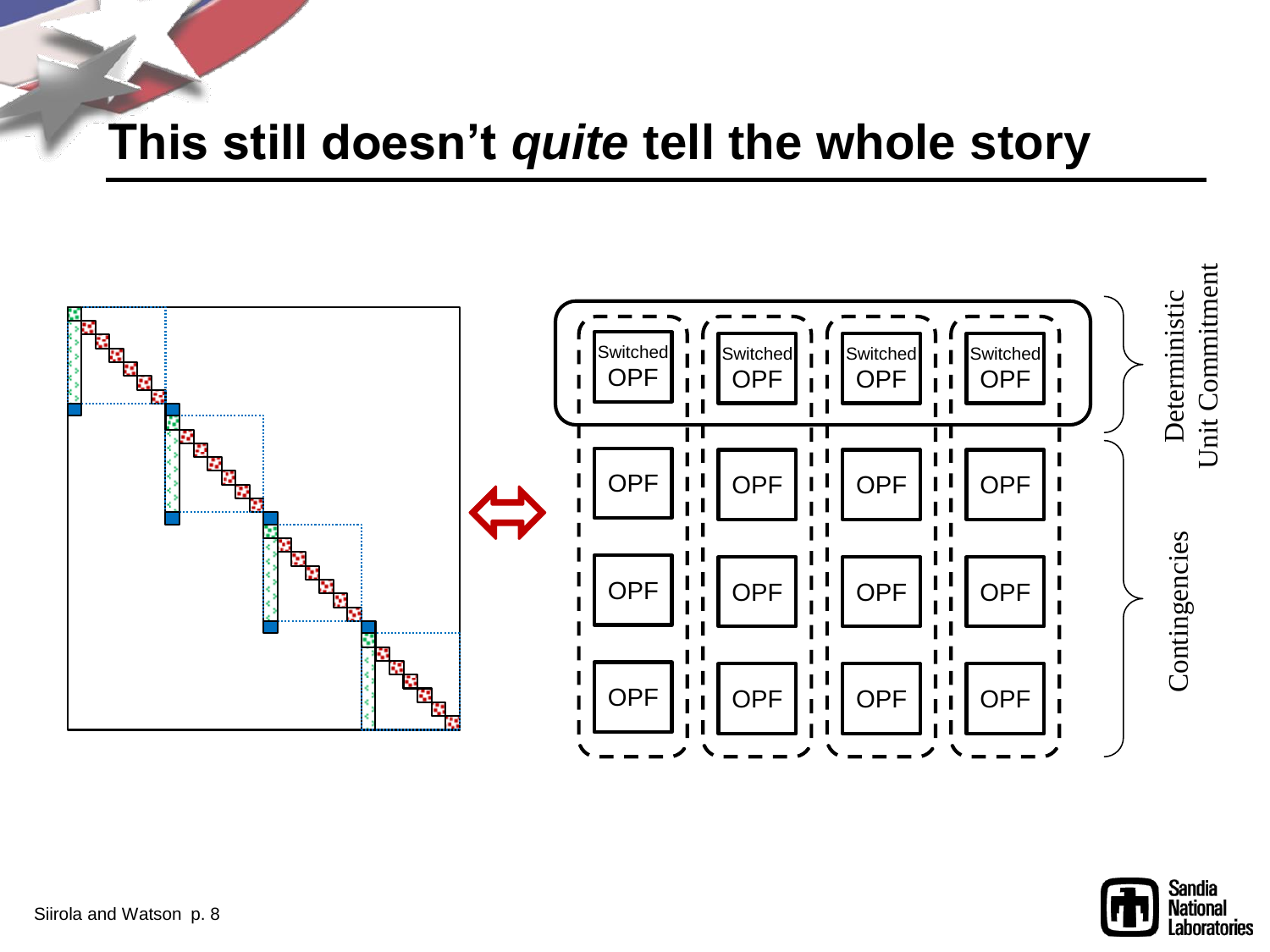#### **Sequential optimization [Hedman, et al]**



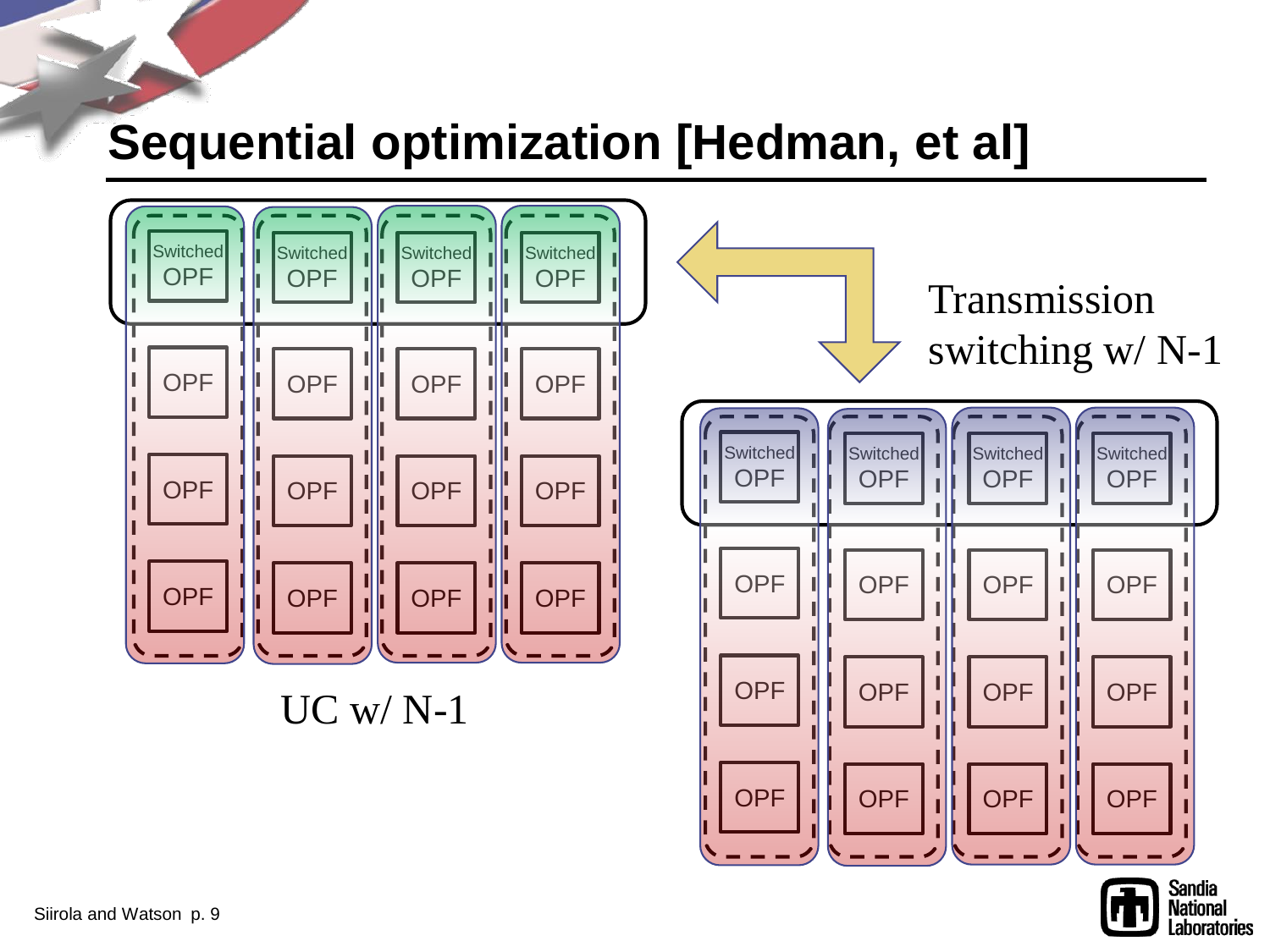#### **Block-diagonal structure**



- Examples:
	- Stochastic Programming [e.g., Watson & Woodruff]
	- Parameter estimation [Word, Watson, Woodruff and Laird. 2012]

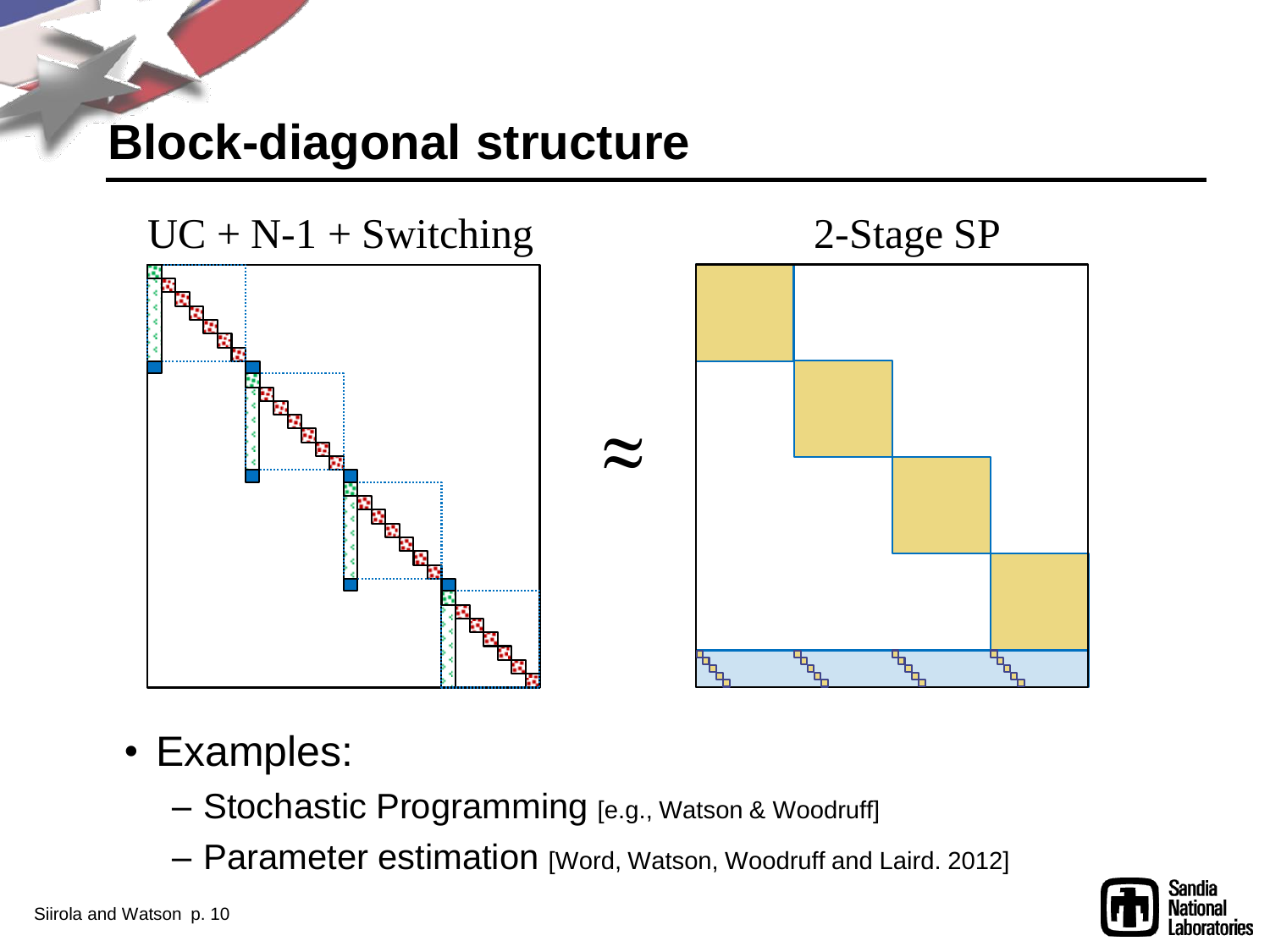#### **Progressive Hedging:** *a Review and/or Introduction*

#### 1.  $k := 0$

2. For all 
$$
s \in \mathcal{S}
$$
,  $x_s^{(k)} := \operatorname{argmin}_x (c \cdot x + f_s \cdot y_s) : (x, y_s) \in \mathcal{Q}_s$ 

3. 
$$
\bar{x}^k := \left(\sum_{s \in \mathcal{S}} p_s \, d_s x_s^{(k)}\right) / \sum_{s \in \mathcal{S}} p_s \, d_s
$$

4. For all 
$$
s \in \mathcal{S}
$$
,  $w_s^{(k)} := \rho(x_s^{(k)} - \bar{x}^{(k)})$ 

$$
5. \ \ k:=k+1
$$

6. For all 
$$
s \in \mathcal{S}
$$
,  $x_s^{(k)} := \operatorname{argmin}_x (c \cdot x + w_s^{(k-1)} x + \rho/2 ||x - \bar{x}^{(k-1)}||^2 + f_s \cdot y_s)$   
  $\therefore (x, y_s) \in \mathcal{Q}_s$ 

7. 
$$
\bar{x}^{(k)} := (\sum_{s \in S} p_s d_s x_s^{(k)}) / \sum_{s \in S} p_s d_s
$$
  
\n8. For all  $s \in S$ ,  $w_s^{(k)} := w_s^{(k-1)} + \rho \left( x_s^{(k)} - \bar{x}^{(k)} \right)$   
\n9.  $g^{(k)} := \frac{(1-\alpha)|S|}{\sum_{s \in S} p_s d_s} \sum_{s \in S} ||x^{(k)} - \bar{x}^{(k)}||$ 

10. If  $g^{(k)} < \epsilon$ , then go to step 5. Otherwise, terminate.

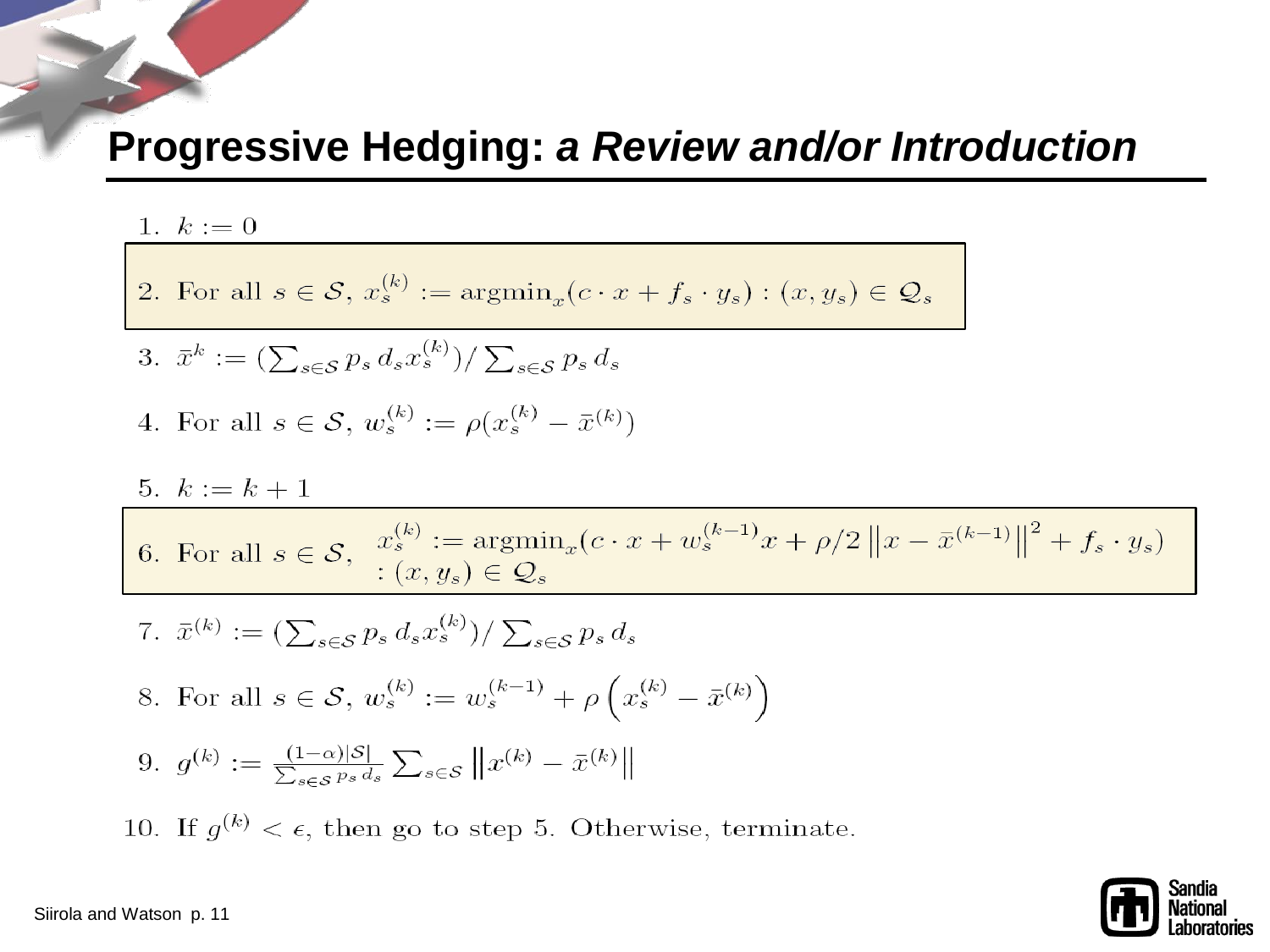- What is a "scenario"?
- What are the stages / stage costs?

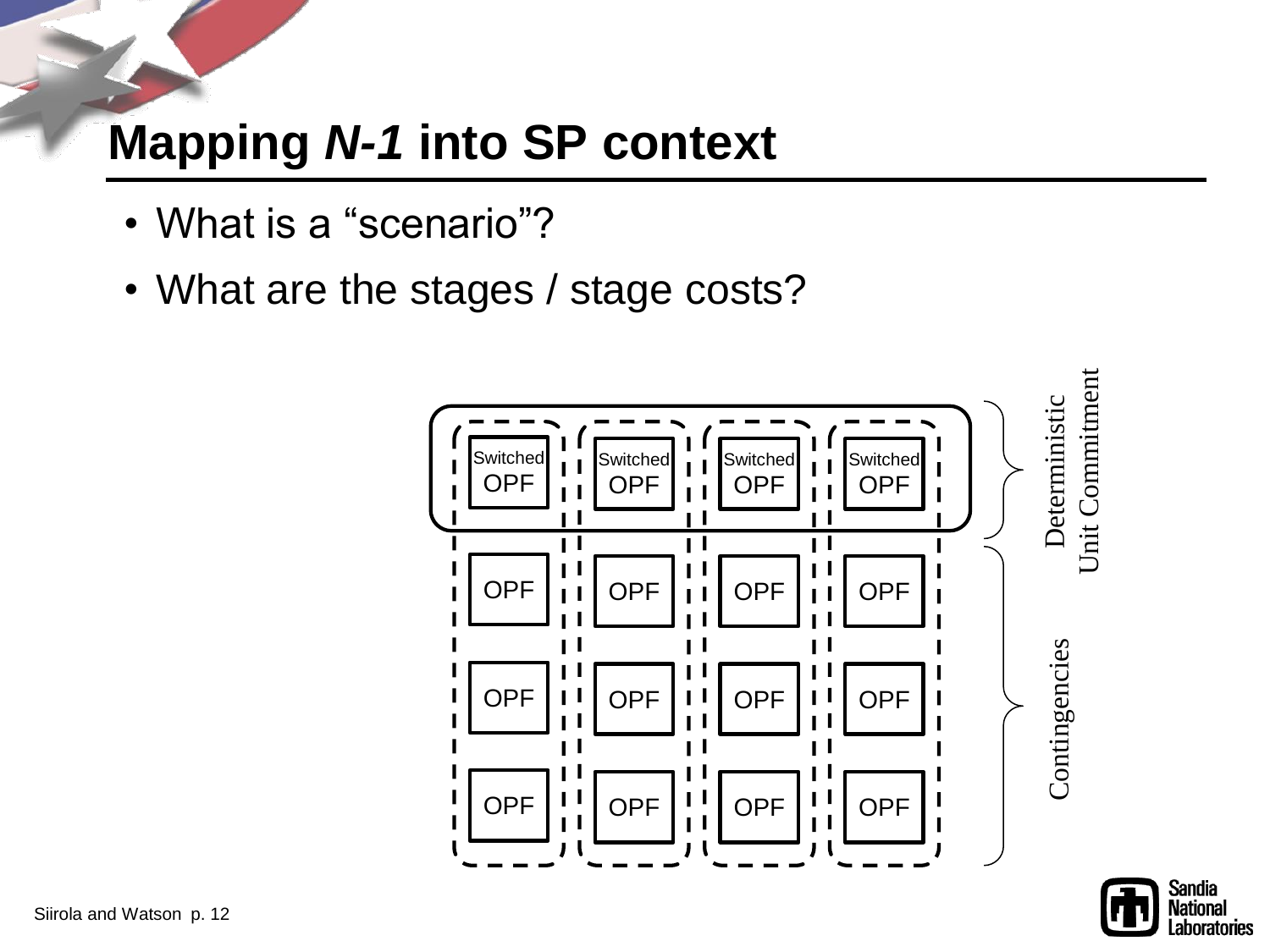- What is a "scenario"?
- What are the stages / stage costs?



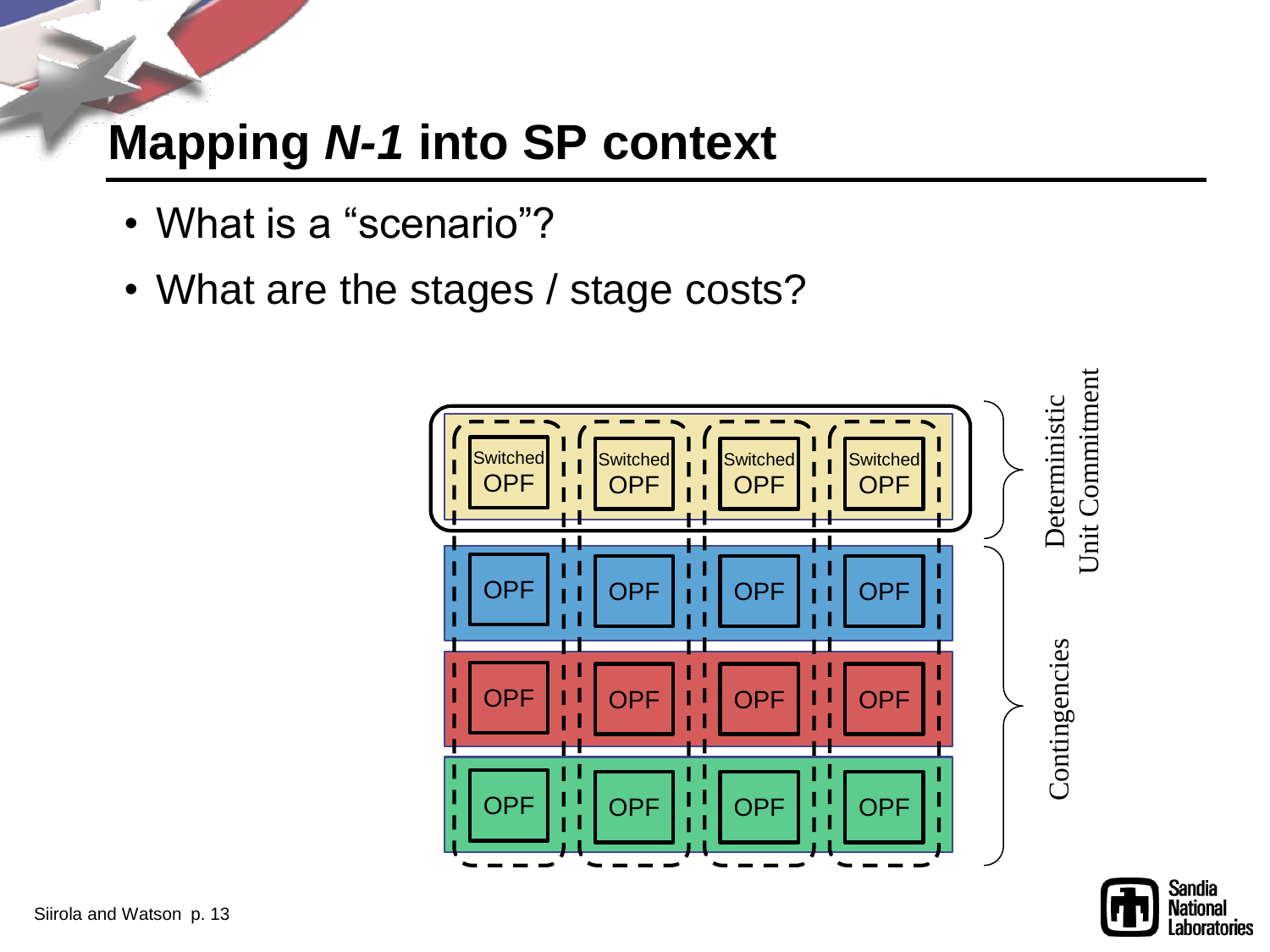- What is a "scenario"?
- What are the stages / stage costs?



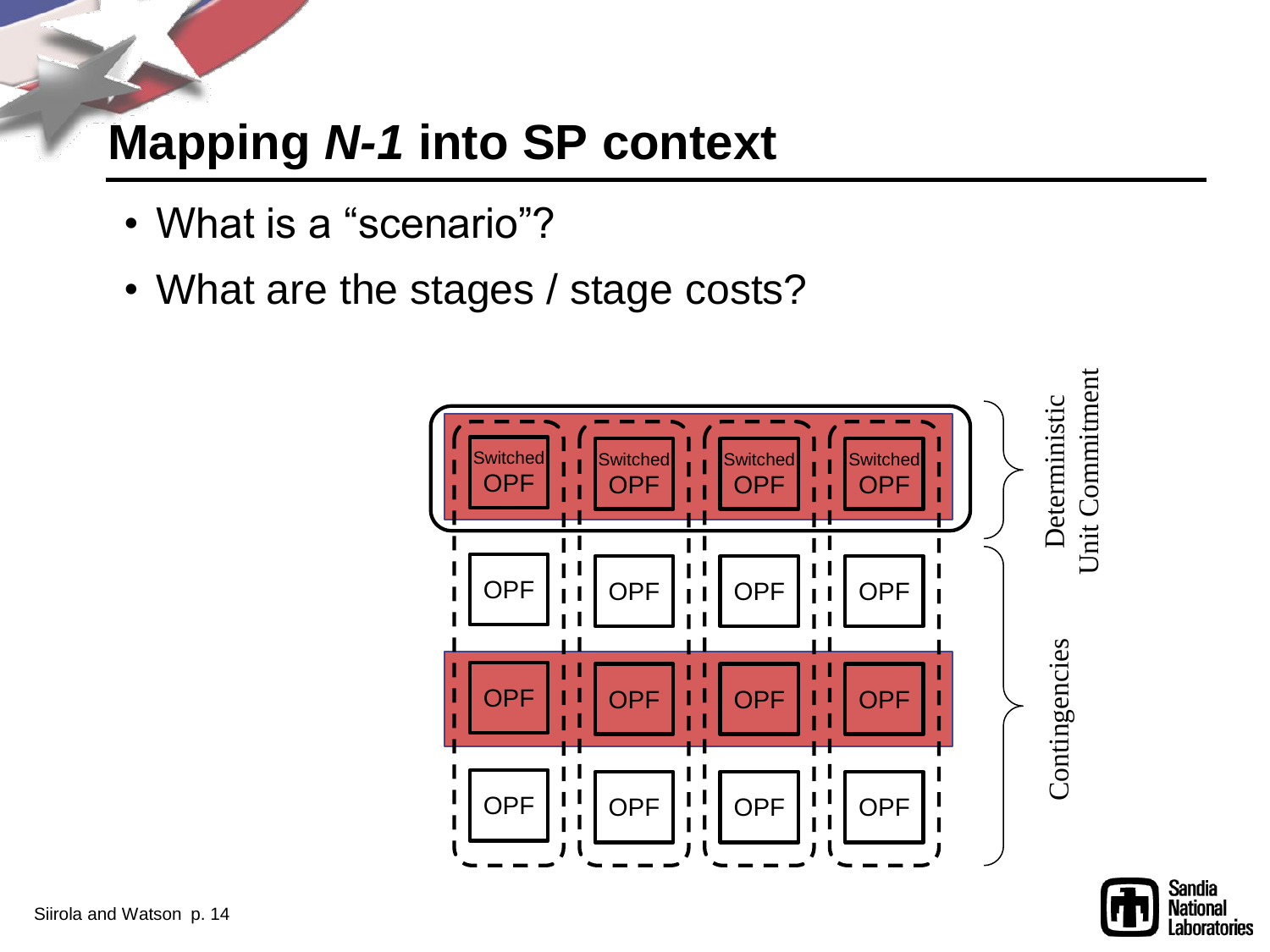- What is a "scenario"?
- What are the stages / stage costs?



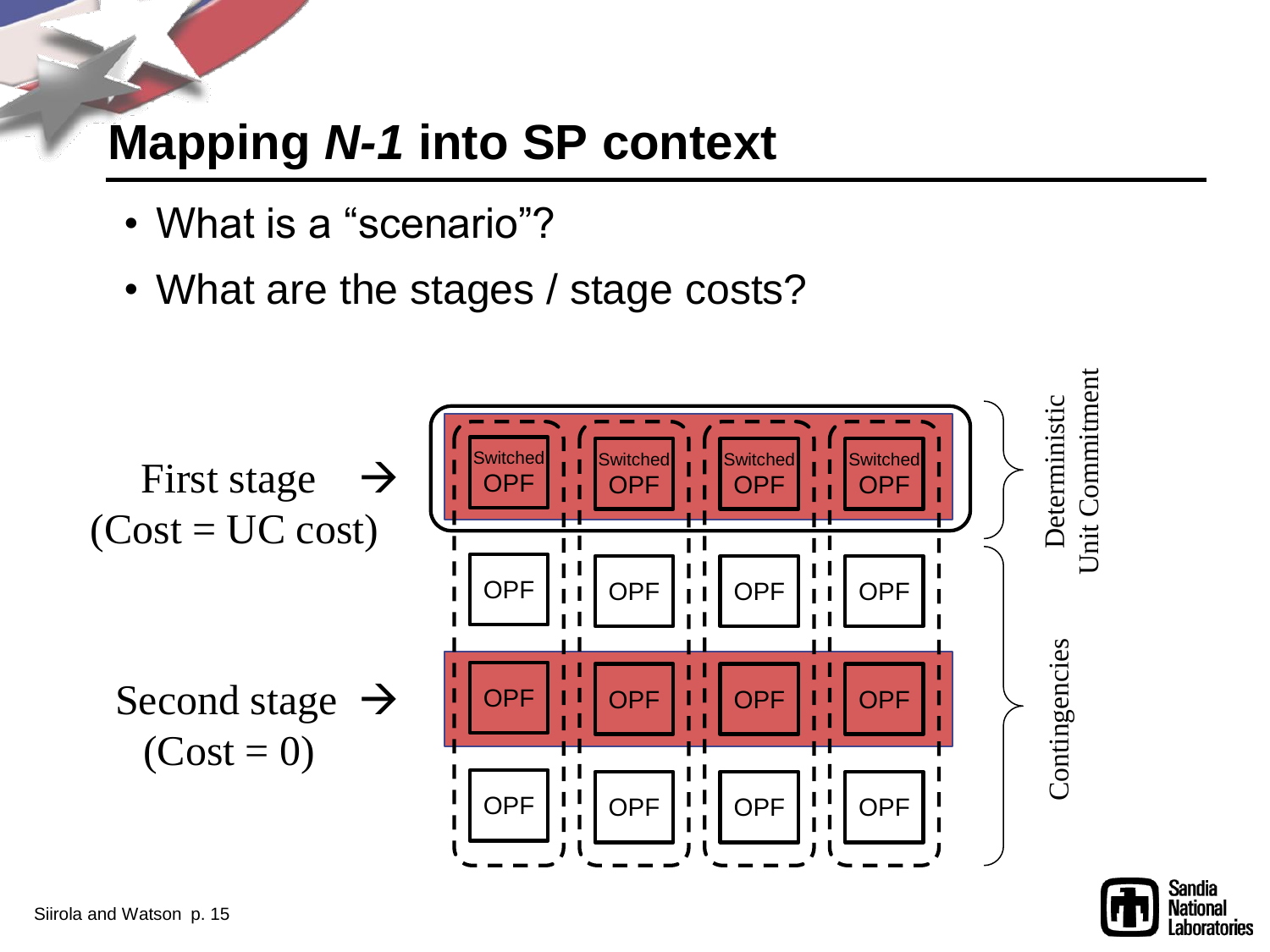#### **Computational results**

- Compare against the extensive form (global) solution
	- PH is a *heuristic* for MIPs
	- 5 buses, 6 non-radial lines, 7 generators

| <b>Model</b>      | EF.     | <b>PH</b><br>(default) |  |
|-------------------|---------|------------------------|--|
| <b>Cost</b>       | 19.9756 | 21.1379                |  |
| "EF Gap"          | --      | 5.8%                   |  |
| <b>Iterations</b> | --      | 13                     |  |

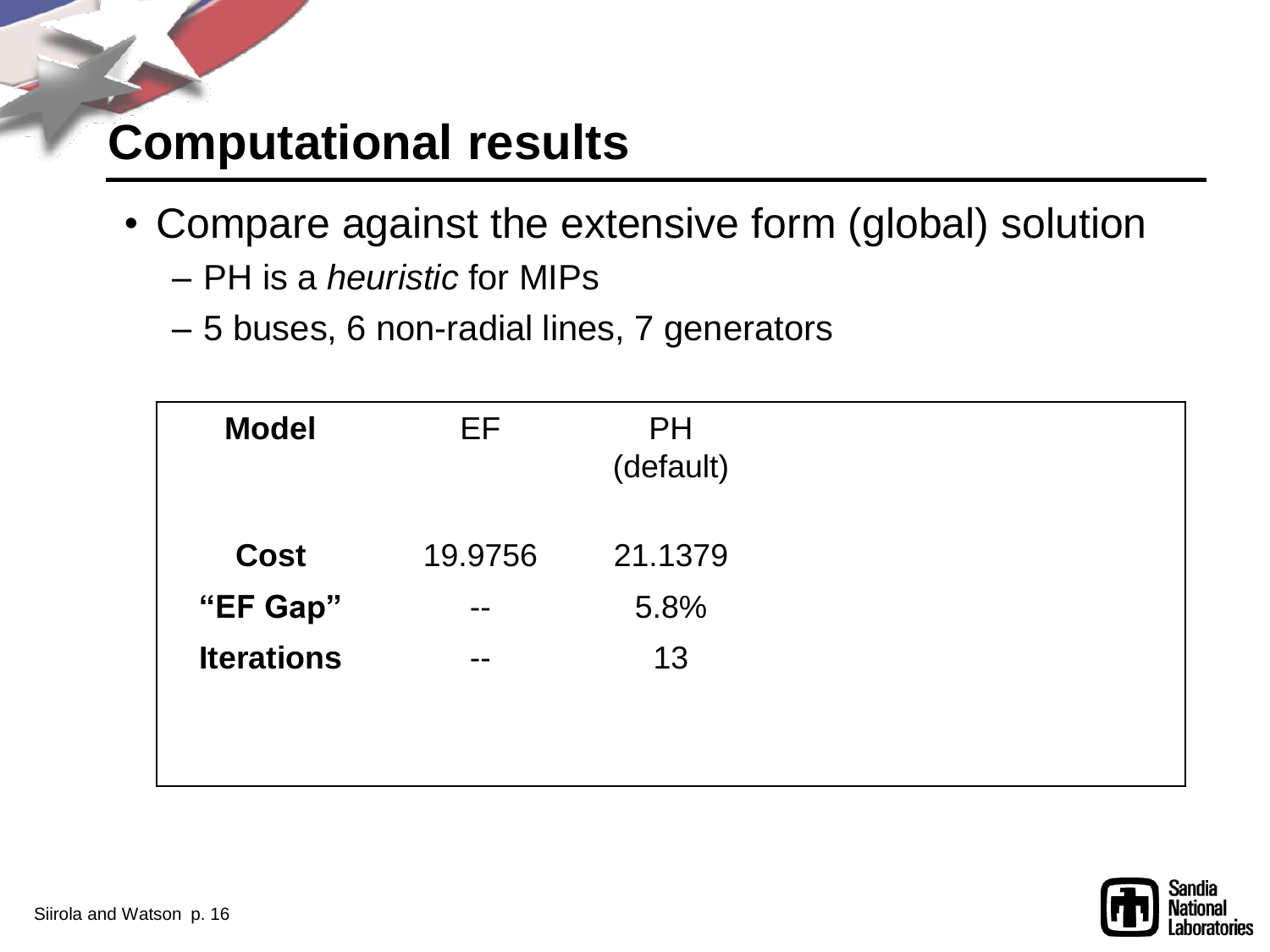#### **Computational results**

- Compare against the extensive form (global) solution
	- PH is a *heuristic* for MIPs
	- 5 buses, 6 non-radial lines, 7 generators

| <b>Model</b>      | EF      | <b>PH</b><br>(default) | <b>PH</b><br>$(\rho = 0.1)$ |  |
|-------------------|---------|------------------------|-----------------------------|--|
| <b>Cost</b>       | 19.9756 | 21.1379                | 20.1633                     |  |
| "EF Gap"          | --      | 5.8%                   | 0.9%                        |  |
| <b>Iterations</b> | --      | 13                     | 29                          |  |
|                   |         |                        |                             |  |
|                   |         |                        |                             |  |

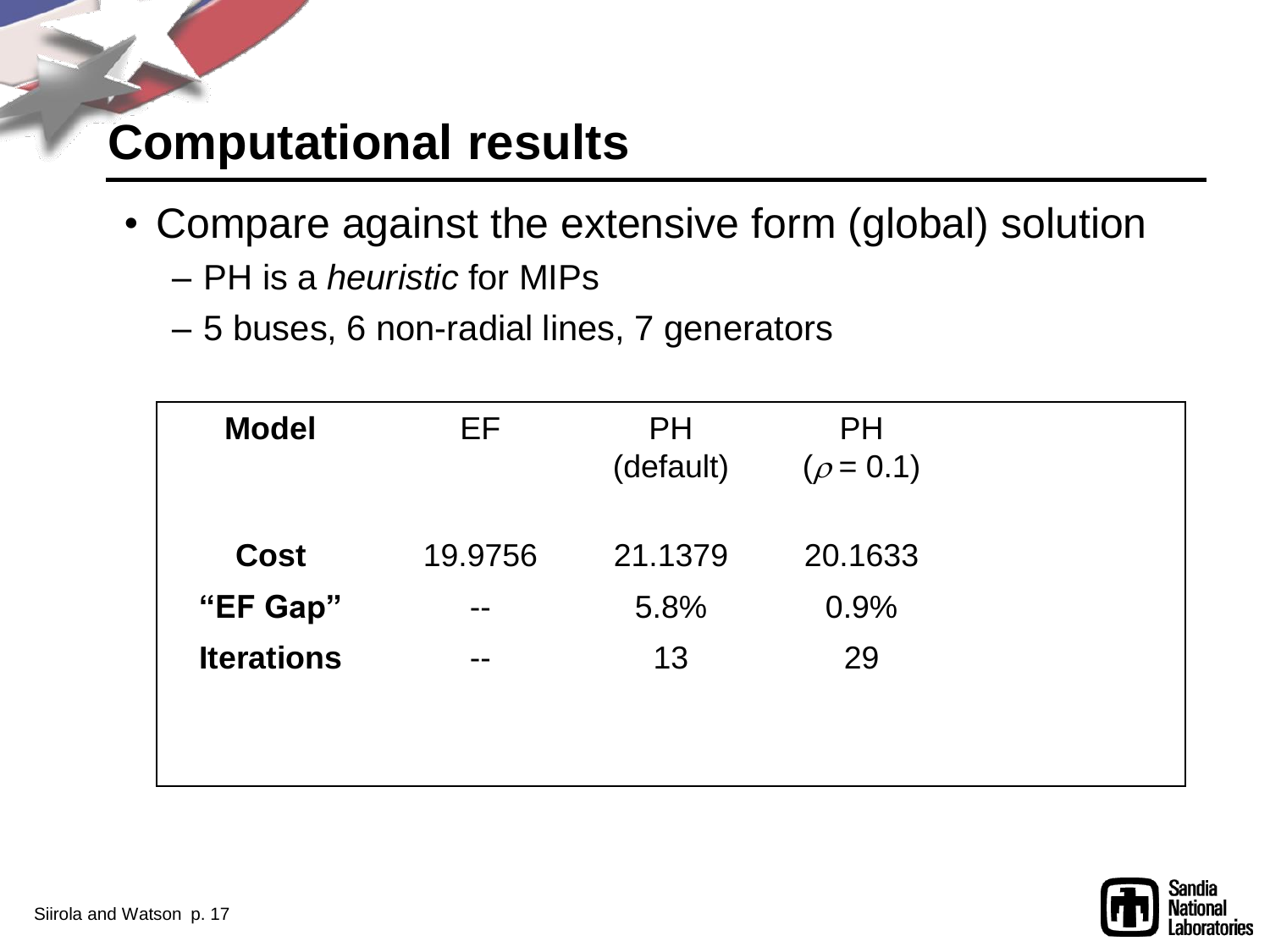# **A closer look at the problem**

- LP bound is quite tight
- "Feasible" solutions are "easy" to find (turn units on)
- Scenario disagreement encourages over-commitment

#### **Scenarios**

|                       |  |  |  | Iter 1 19.9506 19.6689 19.6689 19.6689 19.6689 19.7923 19.6689 []  |  |
|-----------------------|--|--|--|--------------------------------------------------------------------|--|
|                       |  |  |  | Iter 2 22.2871 19.6707 19.6707 19.6707 19.6707 22.6764 19.6707 []  |  |
|                       |  |  |  | Iter 3 20.9125 19.6900 19.6900 19.6900 19.6900 20.9847 19.6900 []  |  |
|                       |  |  |  | Iter 4 22.2012 19.6884 19.6884 19.6884 19.6884 22.4385 19.6884 []  |  |
| $\lceil \dots \rceil$ |  |  |  |                                                                    |  |
|                       |  |  |  | Iter 29 20.1633 20.1641 20.1641 20.1641 20.1641 20.1617 20.1641 [] |  |

- Scenario augmentation
	- Replicate critical contingencies in all scenarios
	- Heuristic pre-screening procedure: root LP bound

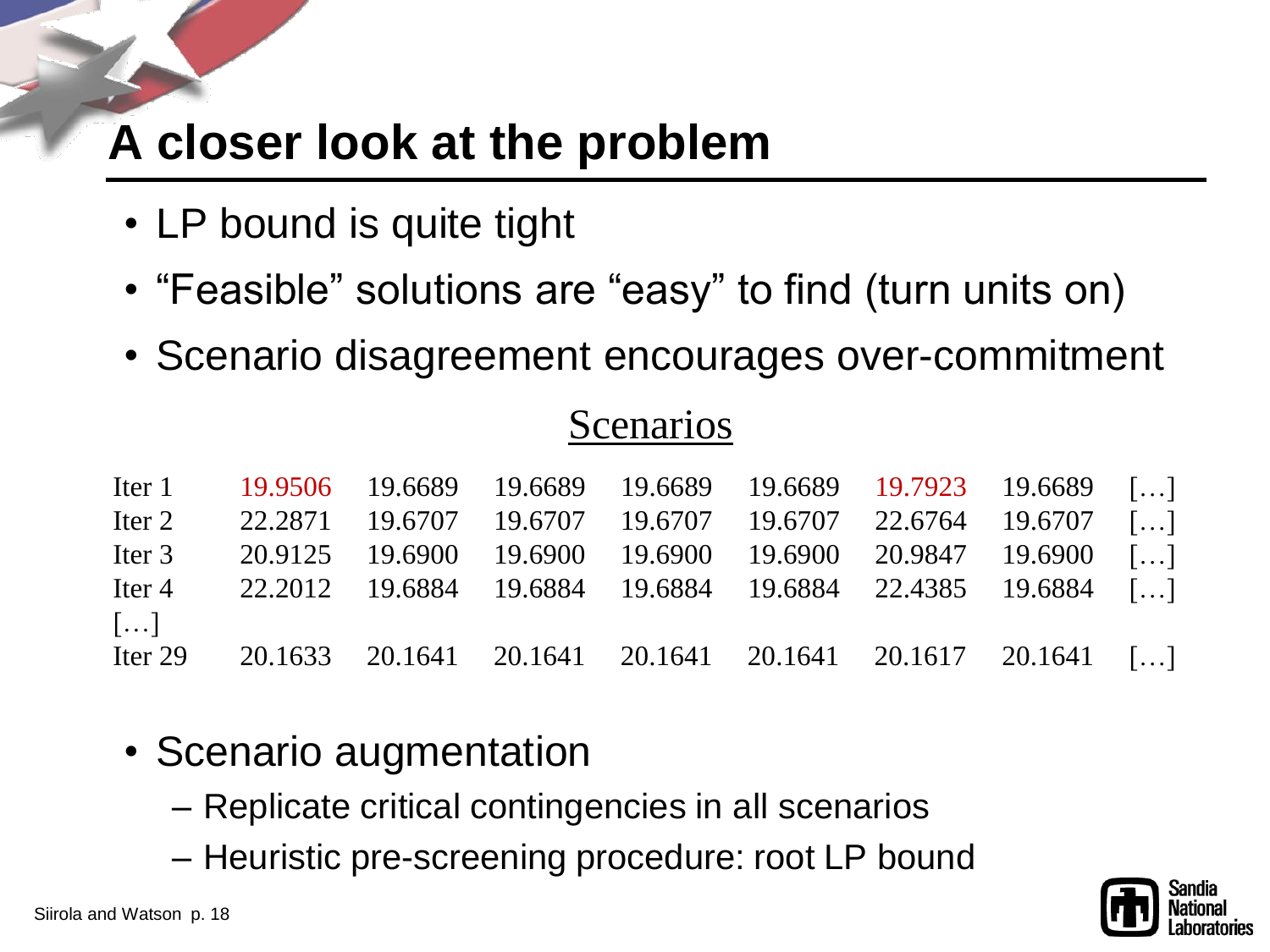#### **Computational results**

- Compare against the extensive form (global) solution
	- PH is a *heuristic* for MIPs
	- 5 buses, 6 non-radial lines, 7 generators

| <b>Model</b>      | EF      | <b>PH</b><br>(default) | <b>PH</b><br>$(\rho = 0.1)$ | <b>PH</b><br>(augmented<br>scenarios) |
|-------------------|---------|------------------------|-----------------------------|---------------------------------------|
| <b>Cost</b>       | 19.9756 | 21.1379                | 20.1633                     | 19.9756                               |
| "EF Gap"          | --      | 5.8%                   | 0.9%                        | 0.0%                                  |
| <b>Iterations</b> | --      | 13                     | 29                          |                                       |
|                   |         |                        |                             |                                       |
|                   |         |                        |                             |                                       |

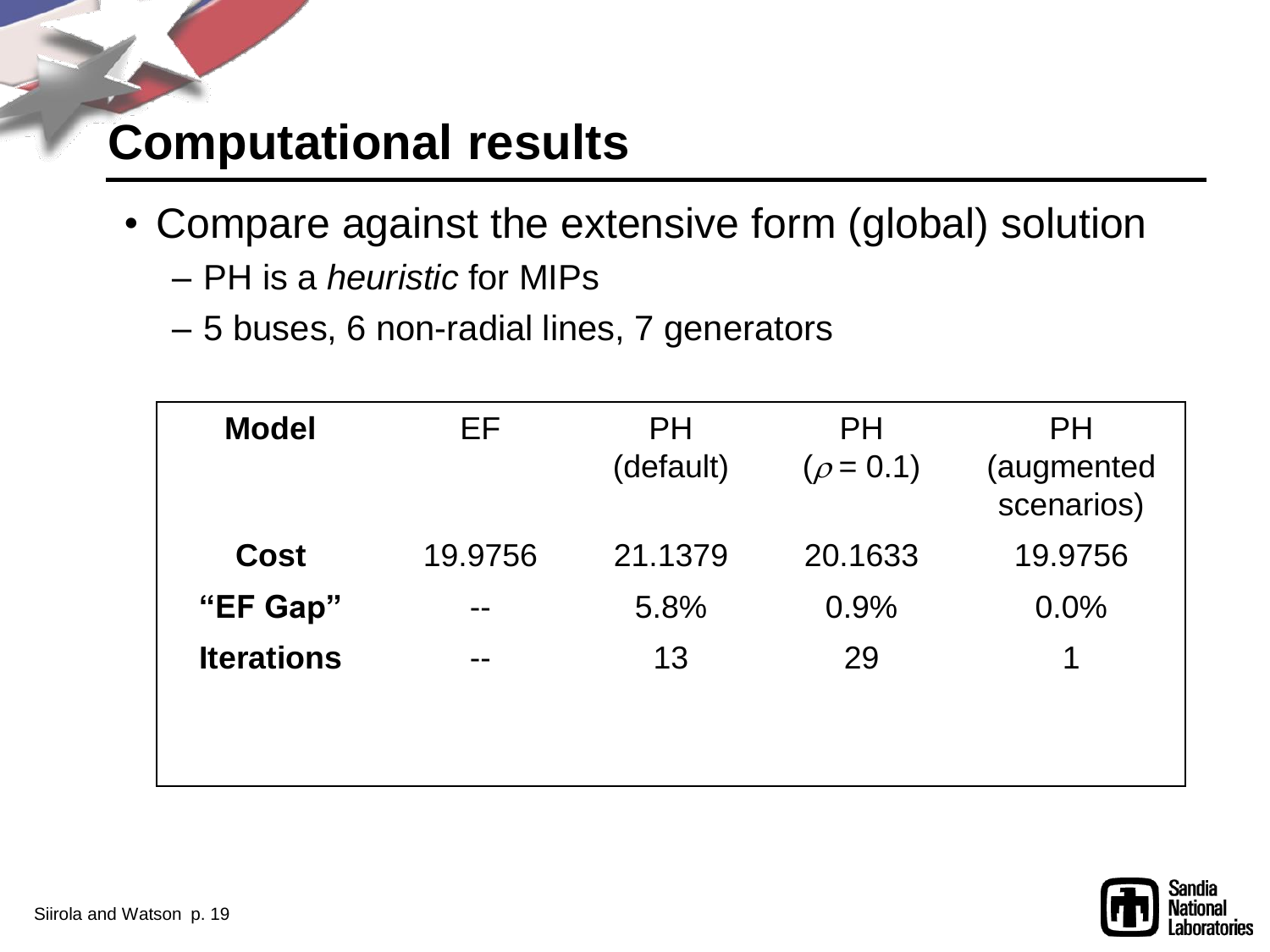#### **Computational results**

- Compare against the extensive form (global) solution
	- PH is a *heuristic* for MIPs
	- 5 buses, 6 non-radial lines, 7 generators

| <b>Model</b>       | EF      | <b>PH</b><br>(default) | PH<br>$(\rho = 0.1)$ | PH<br>(augmented<br>scenarios) |
|--------------------|---------|------------------------|----------------------|--------------------------------|
| <b>Cost</b>        | 19.9756 | 21.1379                | 20.1633              | 19.9756                        |
| "EF Gap"           | --      | 5.8%                   | 0.9%                 | 0.0%                           |
| <b>Iterations</b>  |         | 13                     | 29                   | 1                              |
| <b>Serial Time</b> | 28.8    | 337                    | 651                  | 110                            |

Sub-problem solves: 0.17 - 2.49 sec;

average: 0.54

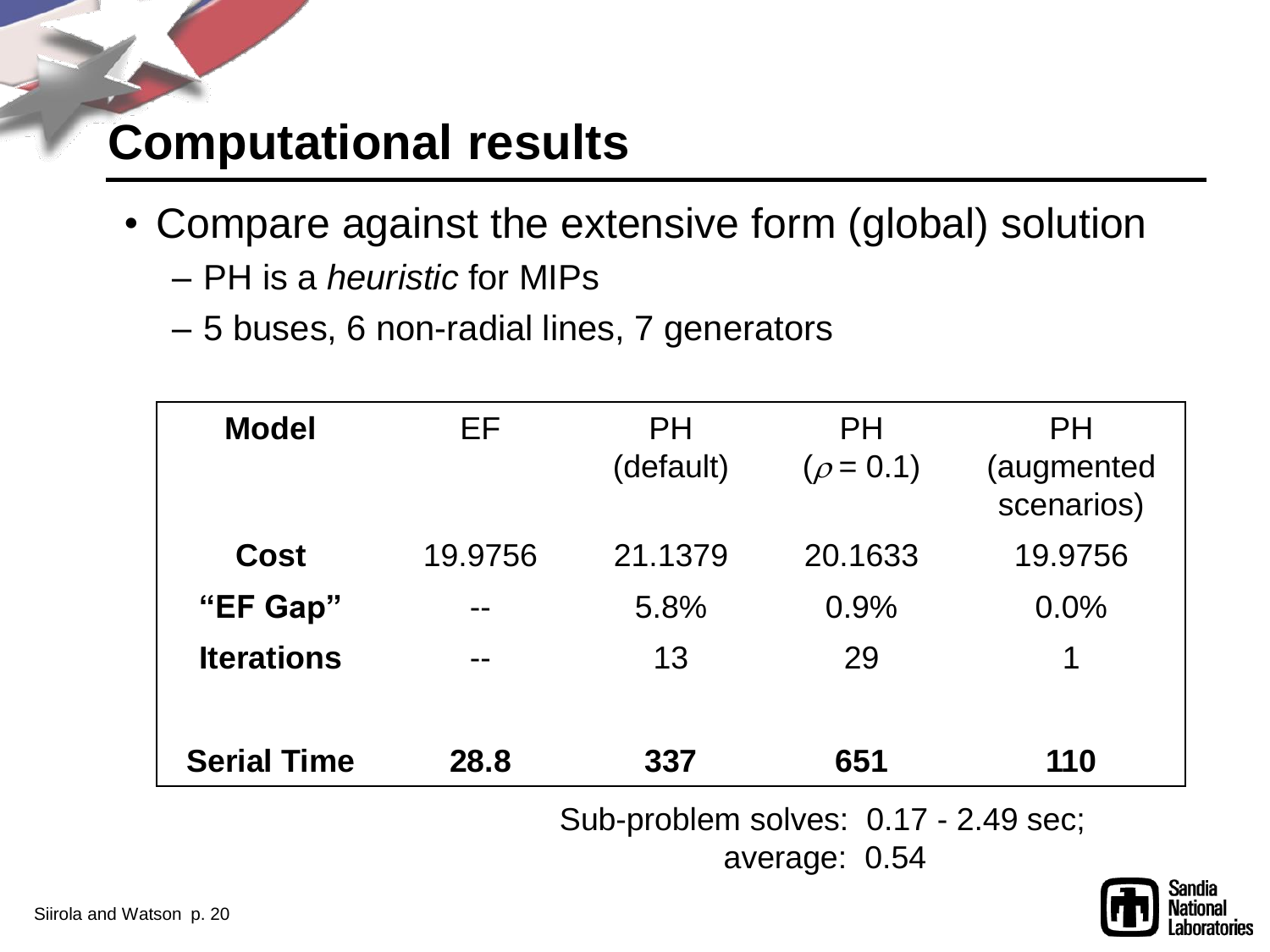### **Extending to RTS-96**

- From Hedman, et al.
	- N-1 UC solution: 3,245,997
	- N-1 UC w/ Switching: 3,125,185 (2 pass UC + switching)
- N-1 decomposition
	- Prescreening adds 2 common contingencies
		- LP bound: 2,886,902
	- Combined subproblems solve (to 1% gap): ~24 hours
	- Full PH solution: ??

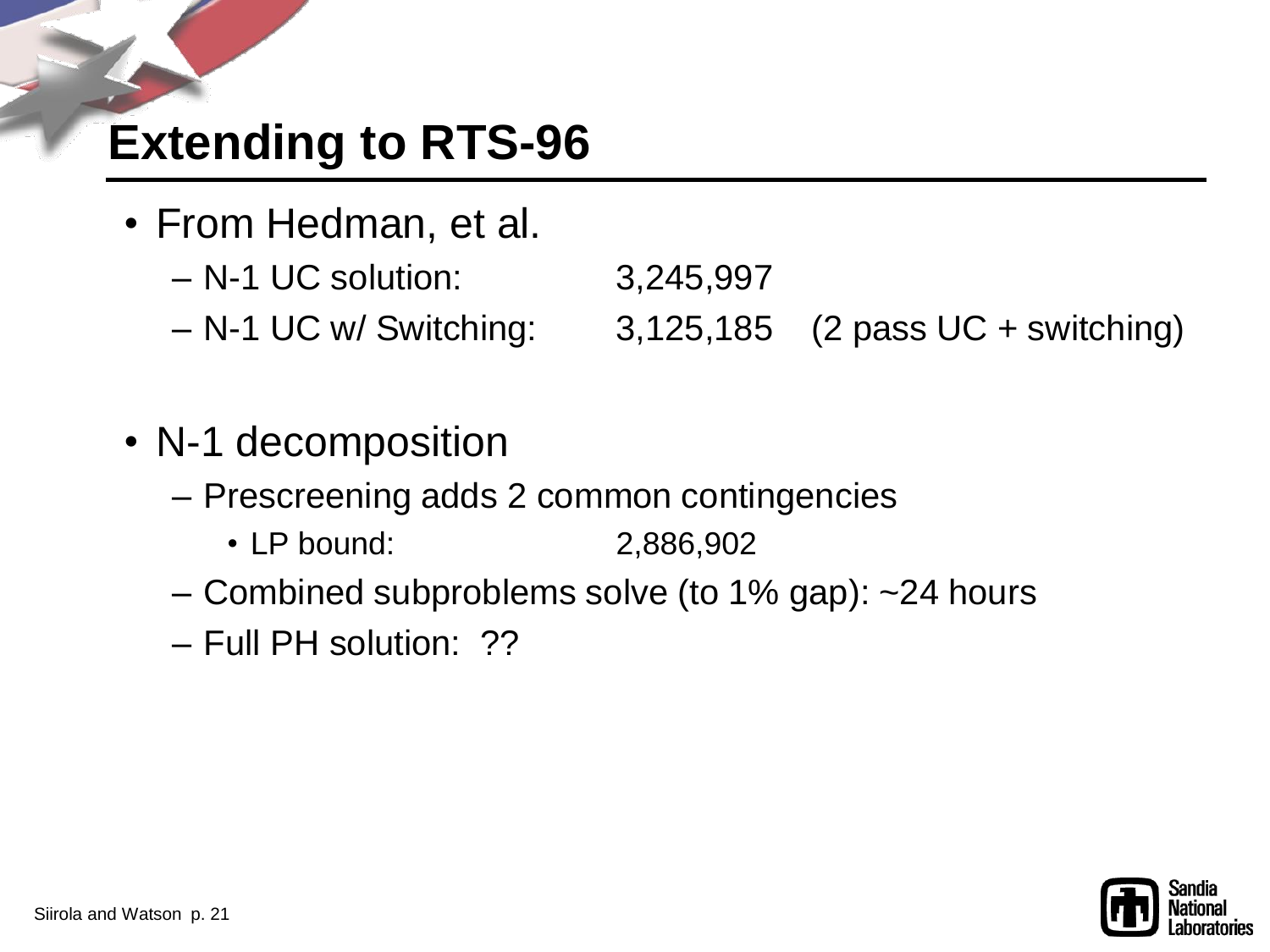#### **Alternative "decomposition": expose structure**

Minimize: 
$$
\frac{\left|\sum_{t}\sum_{g}(c_{g}P_{g0t}+c_{g}^{SU}v_{gt}+c_{g}^{SD}w_{gt})\right|}{\left|\sum_{\forall k,(n,1)}P_{kct} - \sum_{\forall k,(m,2)}P_{kct} + \sum_{\forall g(n)}P_{g0t}\right|} = [d_{nt}]
$$
\n
$$
\frac{\forall n, \quad c = 0, \frac{\text{[transmission contingency states d}t}{\text{[transmission contingency states d}t}}{\text{[{{\color{red}\gamma}}}}\right]
$$
\n
$$
\frac{\forall n, \quad c = 0, \frac{\text{[transmission contingency states d}t}{\text{[{{\color{red}\gamma}}]}}}{\left|\sum_{k,(n,1)}P_{kct} - \sum_{k,(n,2)}P_{kct} + \sum_{\forall g(n)}P_{gct} = d_{nt}},
$$
\n
$$
\frac{\forall n, \text{ generator contingency states c, t}}{\text{[{{\color{red}\gamma}}]}\left|\sum_{k,(n,2)}P_{kct} \leq P_{kct} \leq P_{kct}^{\text{max}}\overline{\text{[{{\color{red}\gamma}}]}\overline{\text{[{{\color{red}\gamma}}]}\overline{\text{[{{\color{red}\gamma}}]}}\overline{\text{[{{\color{red}\gamma}}]}\overline{\text{[{{\color{red}\gamma}}]}\overline{\text{[{{\color{red}\gamma}}]}\overline{\text{[{{\color{red}\gamma}}]}\overline{\text{[{{\color{red}\gamma}}]}\overline{\text{[{{\color{red}\gamma}}]}\overline{\text{[{{\color{red}\gamma}}]}\overline{\text{[{{\color{red}\gamma}}]}\overline{\text{[{{\color{red}\gamma}}]}\overline{\text{[{{\color{red}\gamma}}]}\overline{\text{[{{\color{red}\gamma}}]}\overline{\text{[{{\color{red}\gamma}}]}\overline{\text{[{{\color{red}\gamma}}]}\overline{\text{[{{\color{red}\gamma}}]}\overline{\text{[{{\color{red}\gamma}}]}\overline{\text{[{{\color{red}\gamma}}]}\overline{\text{[{{\color{red}\gamma}}]}\overline{\text{[{{\color{red}\gamma}}]}\overline{\text{[{{\color{red}\gamma}}]}\overline{\text{[{{\color{red}\gamma}}]}\overline{\text{[{{\color{red}\gamma}}]}\overline{\text{[{{\color{red}\gamma}}]}\overline{\text{
$$



Hedman, et al., "Co-Optimization of Generation Unit Commitment and Transmission Switching With N-1 Reliability," *IEEE Trans Power Systems*, 25(2), pp.1052-1063, 2010

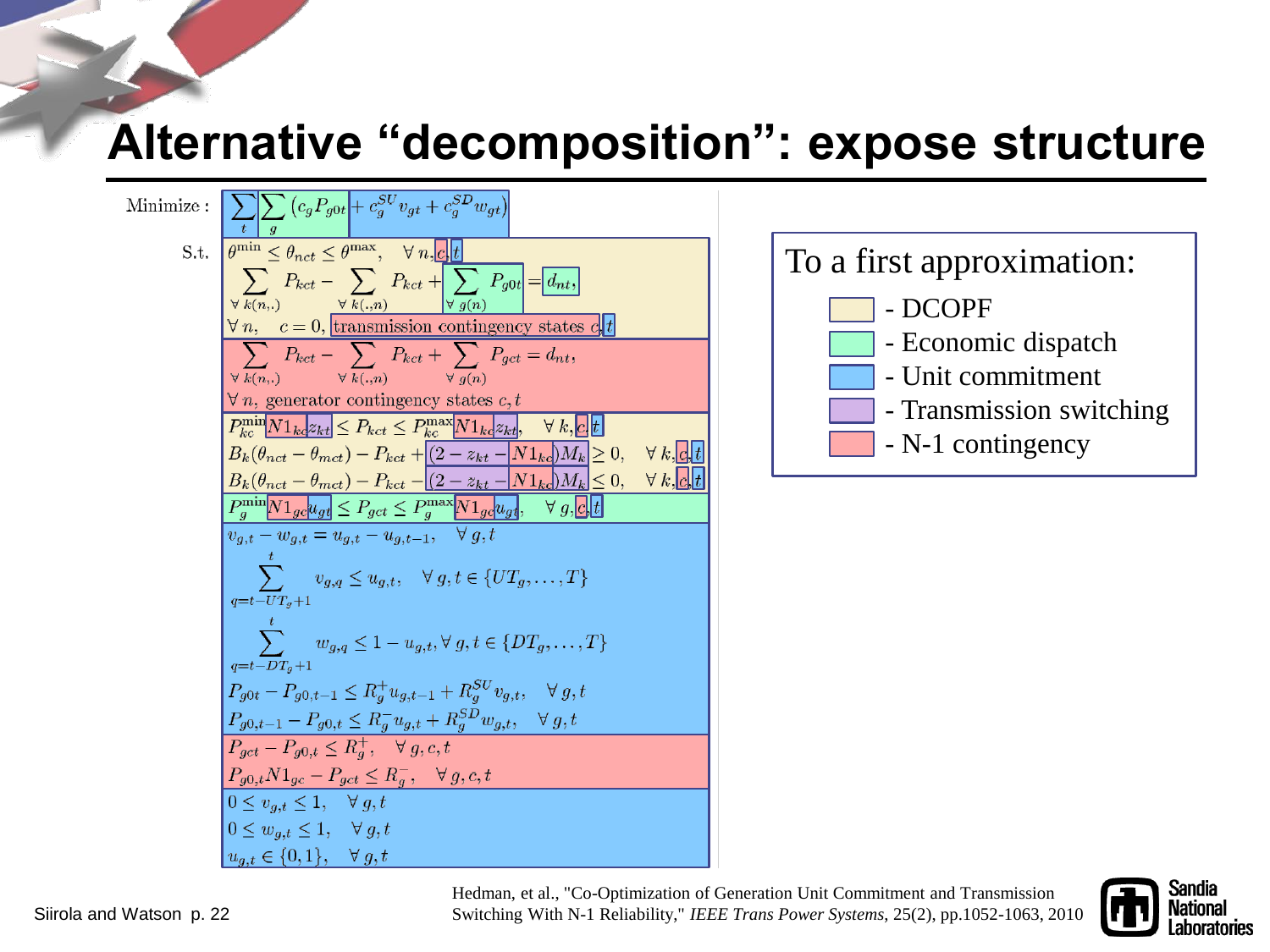#### **Explicitly expose disjunctive decisions**

• Transmission switching:

$$
\begin{bmatrix} z_{kct} \\ P_{kct} = B_k(\theta_{k1} - \theta_{k2}) \end{bmatrix} \vee \begin{bmatrix} \neg z_{kct} \\ P_{kct} = 0 \end{bmatrix}
$$

• Generation

$$
\begin{bmatrix}\nu_{gt} \\
C_{gt} = P_{gt}C_{g} \\
R_{g}^{+} \ge P_{gt} - P_{gt-1} \\
R_{g}^{-} \ge P_{gt-1} - P_{gt}\n\end{bmatrix} \vee\n\begin{bmatrix}\nv_{kt} \\
C_{gt} = P_{gt}C_{g} + C_{g}^{SU} \\
R_{g}^{SU} \ge P_{gt} - P_{gt-1} \\
R_{g}^{SU} \ge P_{gt-1} - P_{gt-1}\n\end{bmatrix} \vee\n\begin{bmatrix}\n-(u_{kt} \mid v_{kt}) \\
C_{gt} = C_{g}^{SD}u_{kt-1} \\
R_{g}^{SD} \ge P_{gt-1} - P_{gt} \\
P_{gt} = 0\n\end{bmatrix}
$$

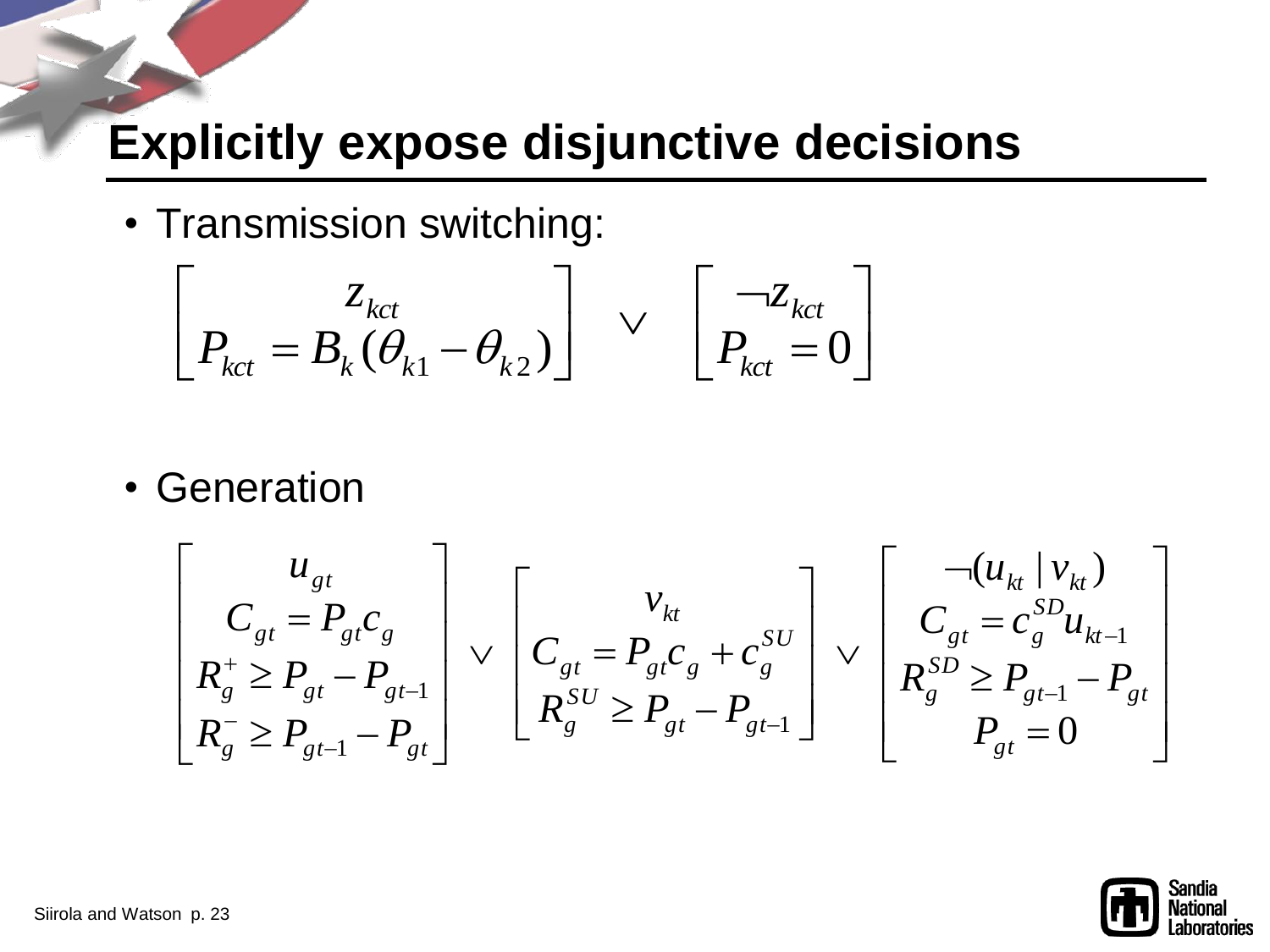#### **Embed within structured model**



Laboratories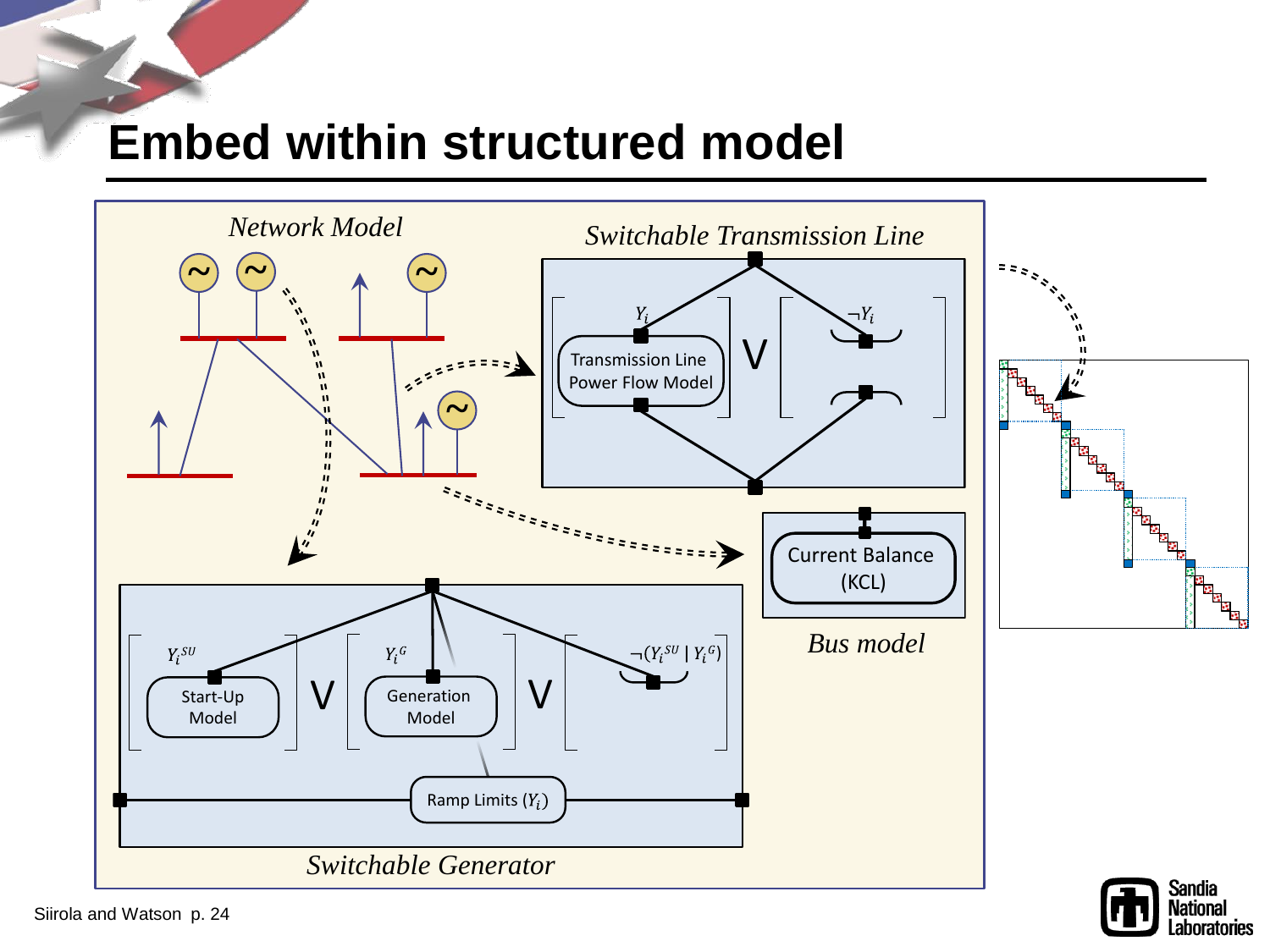### **Apply standard (automatic) transformations**

- 1) Construct hierarchical model
	- Generate blocks (Variables + Internal constraints)
	- "Connect" blocks by forming constraints over block connectors
- 2) An automatic *model transformation* "flattens" the model
	- Replicates connector constraints for each variable in connector
	- Generates aggregating constraints
	- (Eliminates redundant variables)



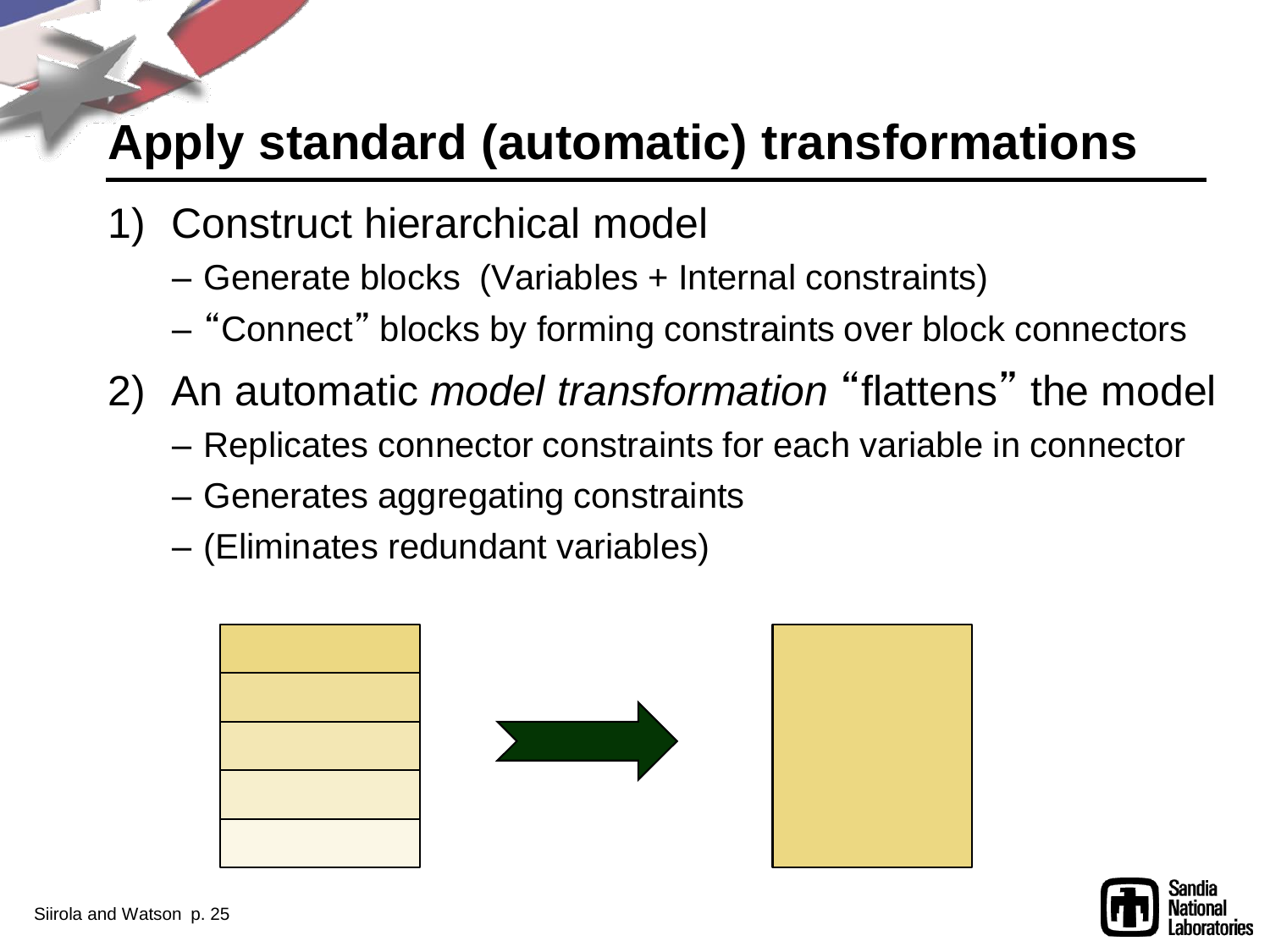## **Apply standard (automatic) transformations**

- 3) Convert disjunctions to MI(N)LP equivalents
	- Big-M relaxation



– Convex hull relaxation





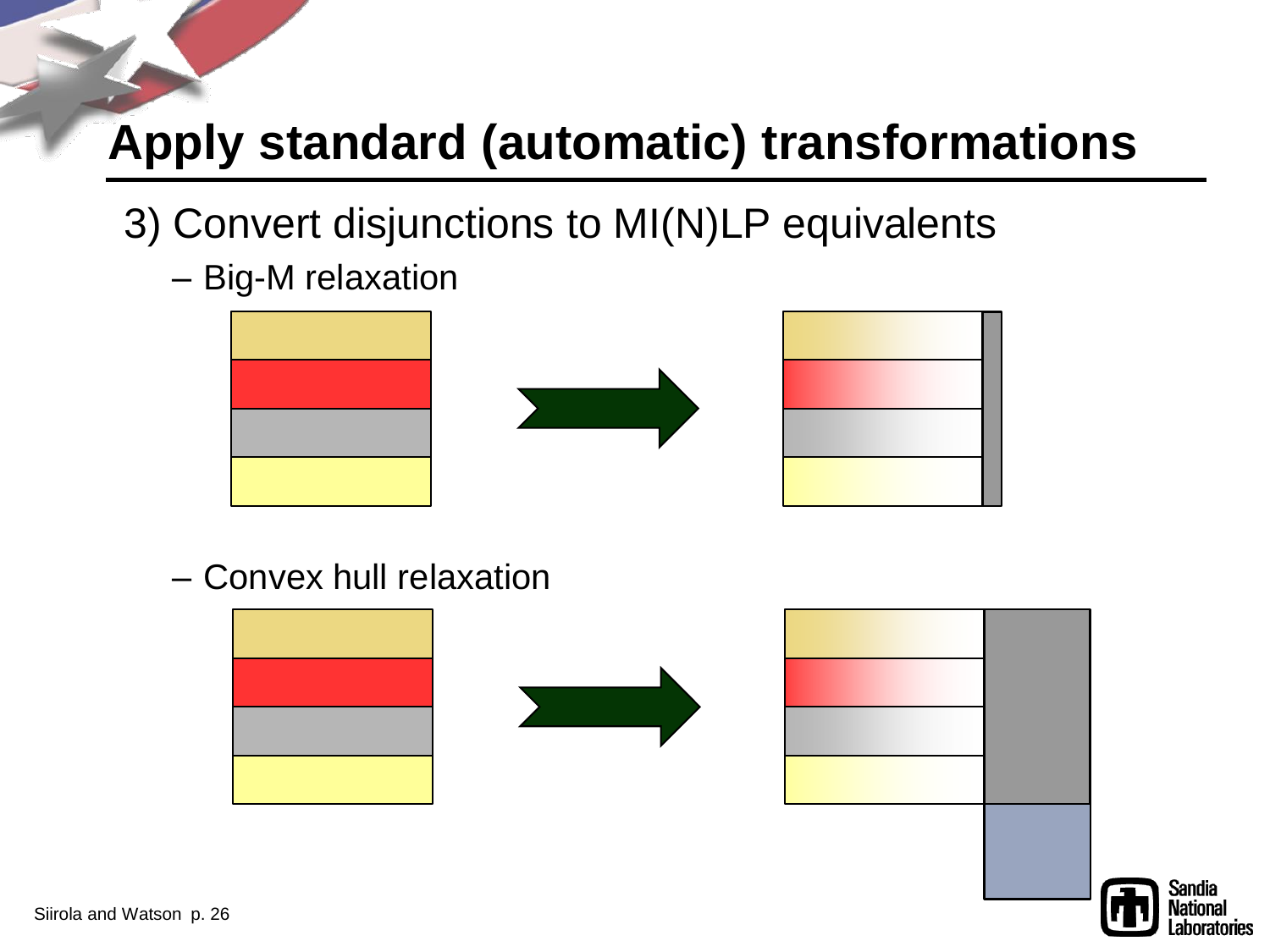# *Optimal Solution* **of RTS-96**

- From Hedman, et al.
	- N-1 UC solution: 3,245,997
	- N-1 UC w/ Switching: 3,125,185 (2 pass UC + switching)

|                | <b>Rows</b> | <b>Columns</b> | <b>Binaries</b> |
|----------------|-------------|----------------|-----------------|
| Raw model      | 5,118,760   | 1,501,177      | 5.184           |
| After presolve | 2,634,851   | 1,062,290      | 4,476           |

• Restructured problem (complete N-1 UC w/ switching):

|                | <b>Rows</b> | <b>Columns</b>       | <b>Binaries</b> |
|----------------|-------------|----------------------|-----------------|
| Raw model      | 21.232.224  | 13,129,692 3,796,830 |                 |
| After presolve | 2,471,714   | 1,249,976            | 187,194         |

- Solution (1e-4 gap): 2,990,004 (60,000 sec)
- Default CPLEX settings

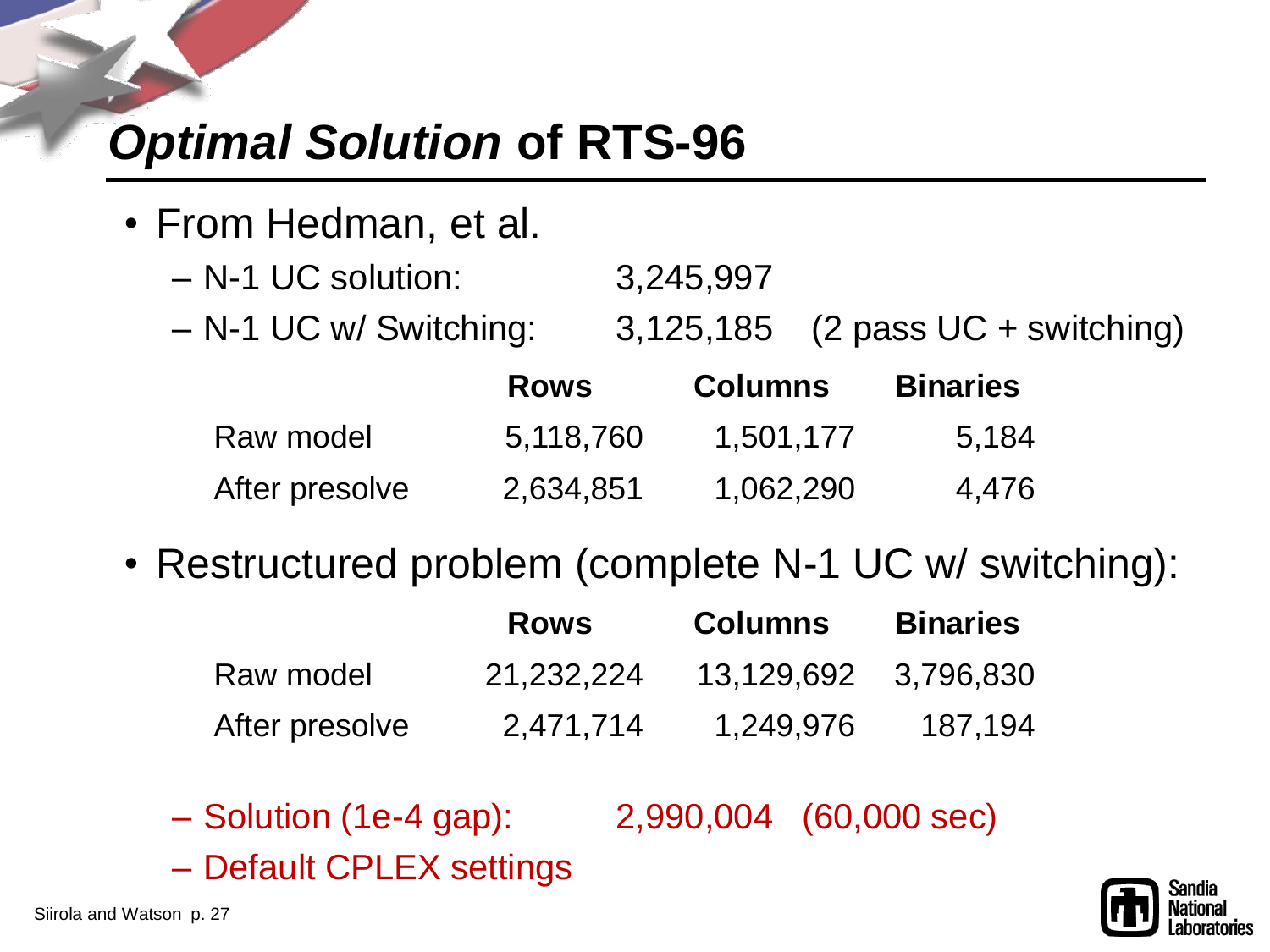### **While "solvable," significant cost**

- Problem as posed by Hedman, et al:
	- Model generation: 201 GB; 8600 sec – CPLEX: ~10 GB; 60000 sec
- Allowing recourse switching in contingencies
	- Model generation: 201 GB; 8600 sec – CPLEX: ~356 GB; 133000 sec
- Memory limits (and current PySP design) preclude running within parallel PH